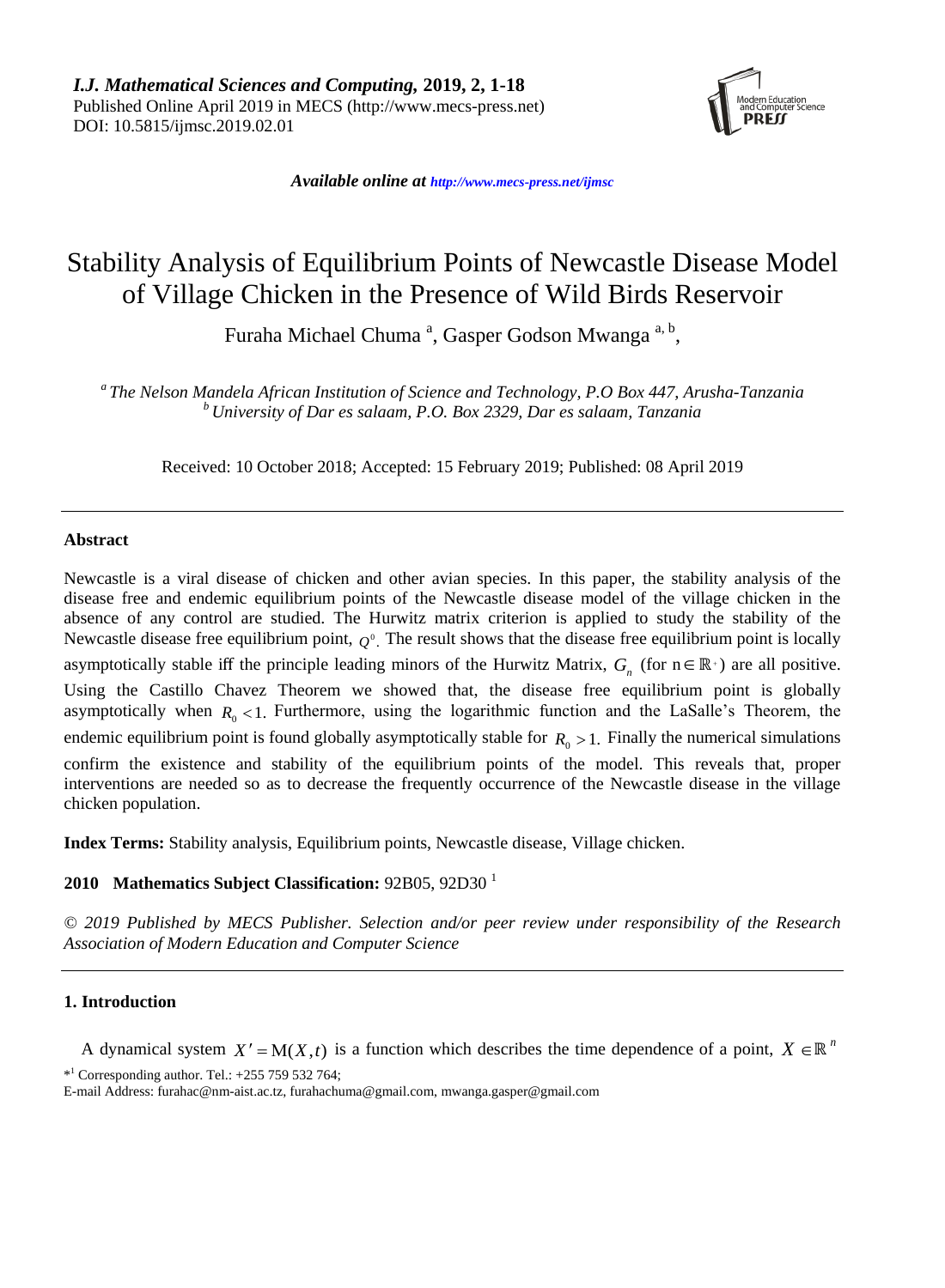(for  $n > 0$ ) in a geometrical space [4, 11]. A steady state solution,  $X(t)$ , is an equilibrium point of a dynamical system  $X' = M(X,t)$ ,  $X \in \mathbb{R}^n$  if satisfies the condition  $M(X^*,0) = 0, \forall t > 0$  [11, 19, 21]. The solution  $X(t)$ of a dynamical system is stable if, for any arbitrarily small  $\varepsilon > 0$ , there exists  $\delta > 0$  such that, for any trajectory  $X(t)$  for which  $||X(0) - X^*(0)|| < \delta$ , then the inequality  $||X(0) - X^*(0)|| < \varepsilon$  is satisfied  $\forall t > 0$  [19].

It is also stable iff all initial trajectories in an open set  $X \in \mathbb{R}^n$  move towards  $\chi(t)$  and remain near it  $\forall t > 0$ and is unstable if moves away from  $X(t)$  [21, 24, 25].

The steady state solution is referred as a disease free if the population is free from the disease whilst referred as the endemic if the disease persists in the population [16]. In this paper we study the existence and stability of both disease free equilibrium point (DFEP) and the endemic equilibrium point (EEP) of the Newcastle disease (ND) model developed by [6]. We apply a Hurwitz Matrix criterion to study the local stability of the disease free equilibrium point and the Castillo Chavez theorem [5] to study the global stability of the disease free equilibrium point. In addition, we apply the La Salle's invariant principle and the Lyapunov method to study the stability of the endemic equilibrium point. Lastly, we use simulations to verify the analytical solutions of the ND model with environment and wild birds reservoirs. The motivation of this paper is to understand the existence and stability of the equilibrium points of the Newcastle disease model when wild birds are considered as the reservoir of the Newcastle disease virus. However, no study till yet in the field have considered the wild birds and environment as the secondary sources of ND.

#### **2. Related Works**

Several stability analysis methods have been applied by different scholars when analyzing their epidemiological models [2, 16, 17, 18, 19, 21].

[12] used the trace and determinant method to study the local stability of the disease free equilibrium point of their models. In this method, the signs of trace and determinant of the variational Jacobian matrix decides the local stability of the disease free equilibrium point. [2] used the Lyapunov function to prove the global stability of the disease free equilibrium point of Dengue disease infection Model. [19] used a linearizion method to study the behavior of the disease free equilibrium point of a deterministic Epidemiological Model with Pseudorecovery. Additionally, [19] used a Lyapunov function method to study the stability of the endemic equilibrium point of his model. Moreover, [2, 17, 21] used Metzler matrix theorem to study local stability of the disease free equilibrium point of their models. Further, a Lyapunov method and the La Salle's theorem are used by [21] to study the stability of the endemic equilibrium point of Malaria model. [16] used the Center Manifold theorem to study the global stability of the endemic equilibrium point of the Malaria model. In our model, the Hurwitz matrix criterion is applied to study the stability of the Newcastle disease free equilibrium point,

#### **3. Model Formulation**

In formulation of the model it is assumed that, the birth rate and death rate of the village chicken are the same. These populations are recruited at a constant birth  $\mu N_c(t)$  and  $\mu N_w(t)$  with  $N_c(t)$  and  $N_w(t)$  as the total population of the village chicken and wild birds respectively. According to [6], the wild birds population  $N_w(t)$ is partitioned into susceptible  $S_w(t)$ , exposed  $E_w(t)$ , the mildly infected wild birds  $I_r(t)$  and severely infected  $I_{w}(t)$ . The mild infected wild birds are not capable of transmitting the ND to other birds. The Village chicken population is partitioned into susceptible  $S_c(t)$ , exposed  $E_c(t)$  and the severely infected  $I_c(t)$ . The contaminated environment is denoted by  $H(t)$  The model assumed that the transmission of the NDV among the hosts is primarily through direct contact between the infected and susceptible chicken is the primary route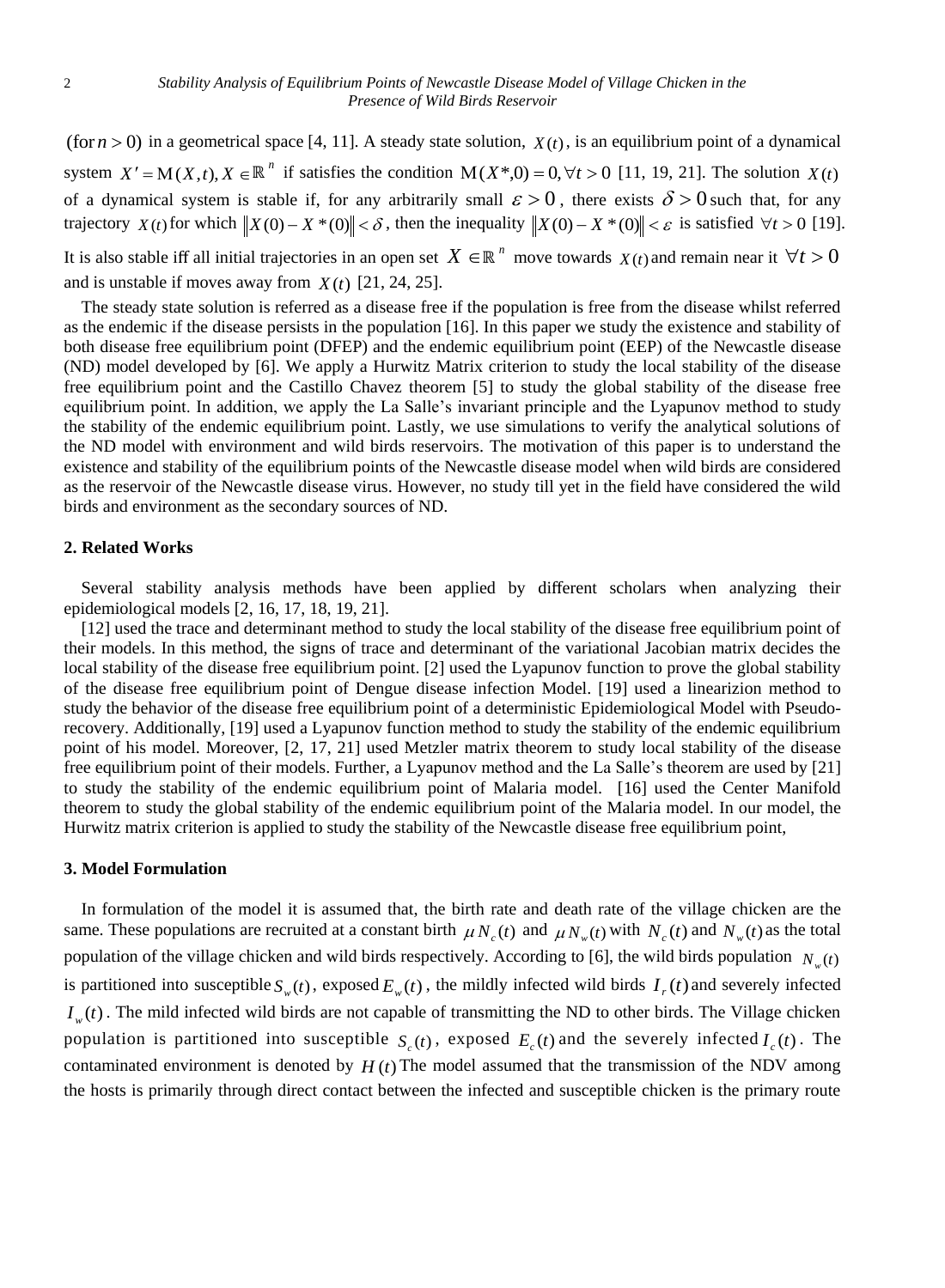for NDV while the contact of susceptible chicken with either contaminated environment or reservoir wild birds is the secondary route of the virus transmissions [7, 13]. Village chicken spread the ND virus after developing the clinical signs within the incubation period of two to fifteen days [1, 20, 23]. Furthermore, we assumed that the severely infected village chicken, severely infected wild birds, and the mildly infected wild birds all shed NDV into the environment at the rate  $\alpha_c$  and  $\alpha_w$  respectively. Other parameter of the model system

(1) Are described as in the table below;

Table 1. Parameters used for the ND Model System (1)

| <b>Parameter</b> | <b>Description</b>                                                                                                                      |
|------------------|-----------------------------------------------------------------------------------------------------------------------------------------|
| a                | Contact rate between the susceptible and mildly infected wild birds                                                                     |
| b                | Contact rate between mildly infected wild birds and susceptible Chicken                                                                 |
| $\phi$           | Contact rate between severely infected and susceptible wild birds Contact rate between severely infected and the<br>susceptible chicken |
| $\psi$           | Contact rate between severely infected and susceptible chicken                                                                          |
| k                | Half saturated constant of NDV in the environment                                                                                       |
| d                | Probability of chicken and wild birds to get infections from the environment                                                            |
| $\rho$           | Probability of the exposed wild bird to become severely infected                                                                        |
| $\alpha_{c}$     | Shading rate of NDV from severely infected village chicken to the environment                                                           |
| $\alpha_{w}$     | Shading rate of NDV from mild and severe infected wild birds to the environment                                                         |
| $\mu$            | Recruitment rate and Natural mortality death rate of the hosts                                                                          |
| $\mu_{v}$        | Clearance rate of the NDV from the environment                                                                                          |
| $\delta_w$       | Disease induced death rate in wild birds population                                                                                     |
| $\delta_c$       | Disease induced death rate in the village chicken population                                                                            |
| $\gamma$         | Progression rate of ND for village chicken and wild birds                                                                               |

# *3.1. Equations of the Model*

From the model flow descriptions found in [13], we have the following system of ODEs

$$
\frac{dS_c(t)}{dt} = \mu N_c(t) - \left(\psi \frac{I_c(t)}{N_c} + b \frac{I_r(t)}{N_w} + \frac{dH(t)}{\kappa + H(t)} + \mu\right) S_c(t)
$$
\n
$$
\frac{dE_c(t)}{dt} = \left(\psi \frac{I_c(t)}{N_c} + b \frac{I_r(t)}{N_w} + \frac{dH(t)}{\kappa + H(t)}\right) S_c(t) - (\mu + \gamma) E_c(t)
$$
\n
$$
\frac{dI_c(t)}{dt} = \gamma E_c(t) - (\delta_c + \mu) I_c(t)
$$
\n
$$
\frac{dS_w(t)}{dt} = \mu N_w(t) - \left(\frac{\phi I_w(t) + aI_r(t)}{N_w} + \frac{dH(t)}{\kappa + H(t)} + \mu\right) S_w(t)
$$
\n
$$
\frac{dE_w(t)}{dt} = \left(\frac{\phi I_w(t) + aI_r(t)}{N_w} + \frac{dH(t)}{\kappa + H(t)}\right) S_w(t) - (\gamma + \mu) E_w(t)
$$
\n
$$
\frac{dI_w(t)}{dt} = \rho \gamma E_w(t) - (\delta_w + \mu) I_w(t)
$$
\n
$$
\frac{dI_r(t)}{dt} = (1 - \rho) \gamma E_w(t) - \mu I_r(t)
$$
\n
$$
\frac{dH(t)}{dt} = \alpha_c I_c(t) + \alpha_w (I_w(t) + I_r(t)) - \mu_v H(t)
$$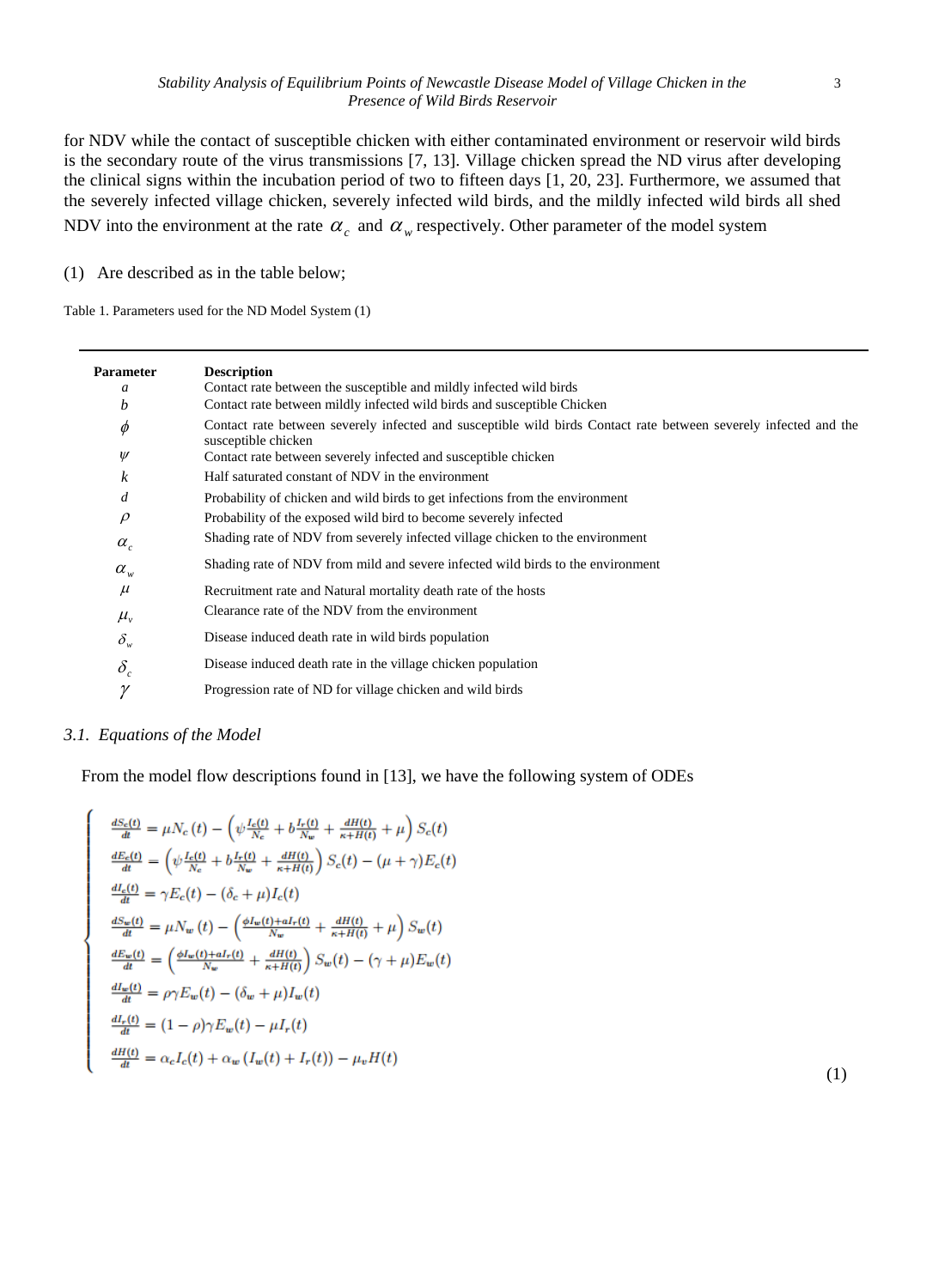with the initial conditions;  $S_c(0) > 0$ ,  $E_c(0) > 0$ ,  $I_c(0) > 0$ ,  $S_w(0) > 0$ ,  $E_w(0) > 0$ ,  $I_w(0) > 0$ ,  $I_r(0) > 0$ ,  $H(0) > 0$ ,  $N_c(t) = S_c(t) + E_c(t) + I_c(t)$  and  $N_w(t) = S_w(t) + E_w(t) + I_w(t) + I_r(t)$ 

# **4. Analysis of the Model**

# 4.1. *The Basic Reproduction Number,*  $R_{\rm 0}^{\rm 0}$

As shown in [13], the Basic Reproduction Number of the model system (1) is;

$$
\mathcal{R}_0 = 1/2 \left( Y + \frac{\phi \rho \gamma}{(\gamma + \mu)(\delta_w + \mu)} + \frac{a(\rho - 1)\gamma}{(\gamma + \mu)\mu} + \frac{dN_w \alpha_w \gamma (\delta_w + \mu - \rho \delta_w)}{\kappa (\gamma + \mu)(\delta_w + \mu)\mu \mu_v} \right)
$$

$$
+ 1/2 \sqrt{\left( Y - \frac{\phi \rho \gamma}{(\gamma + \mu)(\delta_w + \mu)} - \frac{a(\rho - 1)\gamma}{(\gamma + \mu)\mu} - \frac{dN_w \alpha_w \gamma (\delta_w + \mu + \rho \delta_w)}{\kappa (\gamma + \mu)(\delta_w + \mu) \mu \mu_v} \right)^2 + 4\Delta}
$$
(2)

where

$$
Y = \frac{\psi \gamma}{(\gamma + \mu)(\delta_c + \mu)} + \frac{dN_c \gamma \alpha_c}{\kappa (\gamma + \mu)(\delta_c + \mu)\mu_v}
$$

$$
\Delta = -\frac{4 \, dN_w \gamma^2 \, \alpha_c}{\kappa \left(\gamma + \mu\right) \left(\delta_c + \mu\right) \mu_v} \left(\frac{bN_c \left(\rho - 1\right)}{N_w \left(\gamma + \mu\right) \mu} + \frac{dN_c \alpha_w \left(\delta_w + \mu + \rho \,\delta_w\right)}{\kappa \left(\gamma + \mu\right) \left(\delta_w + \mu\right) \mu \mu_v}\right)
$$

#### *4.2. Equilibrium Points of the Model System*

Proposition 4.1 The model system has two equilibrium points, disease free equilibrium point  $Q^0 = \{N_c, 0, 0, N_w, 0, 0, 0\}$  and the endemic equilibrium point  $Q^* = \{S_c^*, E_c^*, I_c^*, S_w^*, E_w^*, I_w^*, I_r^*, H\}$ . where

$$
I_c^* = \frac{\gamma}{\delta_c + \mu} E_c^*, \ E_c^* = \frac{\beta_c S_c^*}{\mu + \gamma}, \ S_c^* = \frac{\mu N_c^*}{\beta_c + \mu}
$$
\n(3)

Substituting  $S_c$  into  $E_c$  and  $E_c$  into  $I_c$  we get

$$
E_c^* = \frac{\mu \beta_c N_c^*}{\left(\mu + \gamma\right) \left(\beta_c + \mu\right)}\tag{4}
$$

$$
I_c^* = \frac{\gamma}{(\delta_c + \mu)} \frac{\mu \beta_c N_c^*}{(\mu + \gamma)(\beta_c + \mu)}
$$
\n<sup>(5)</sup>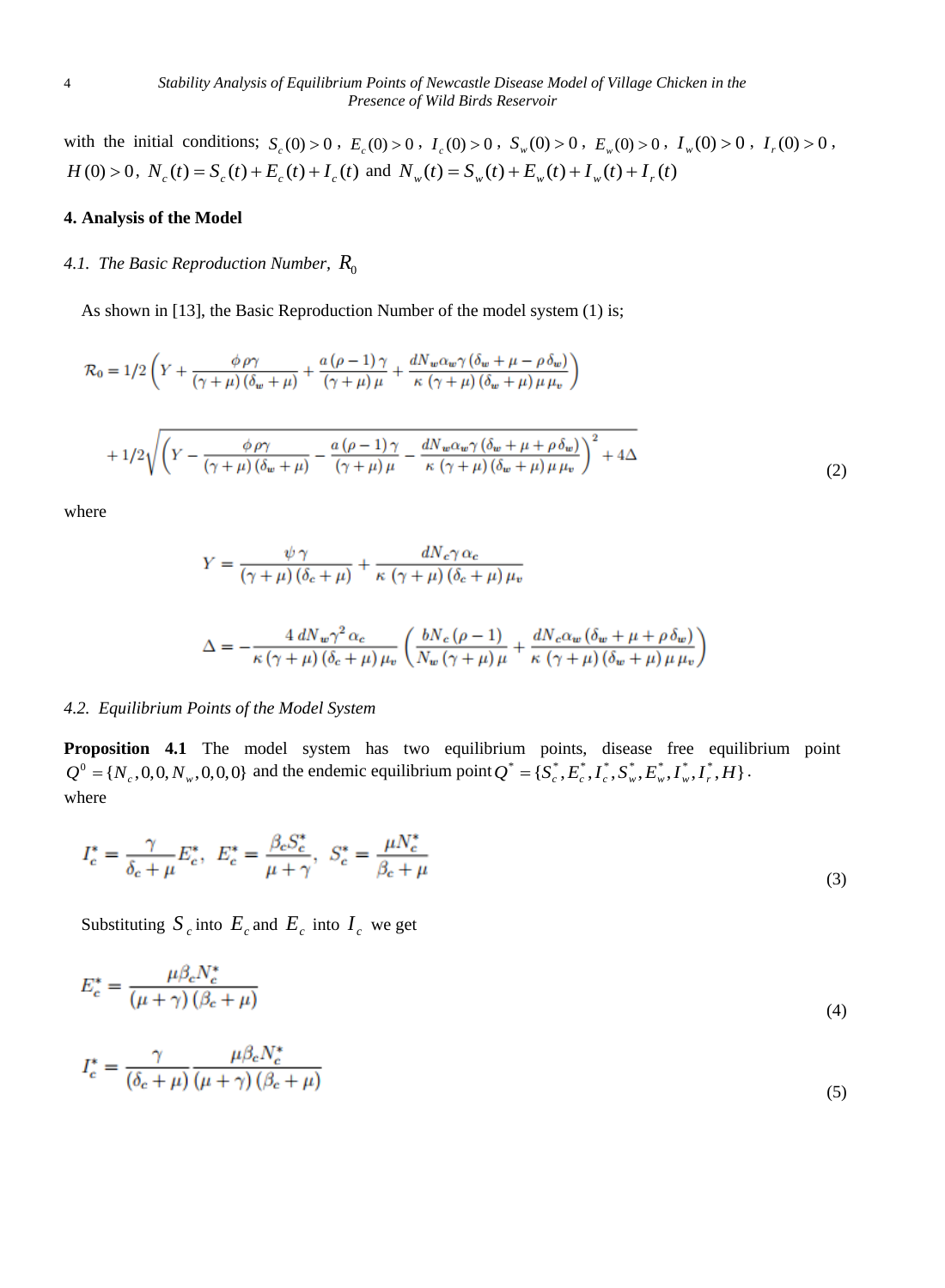By considering the force of infections in chicken,  $I_c$  is obtained by solving the equation

$$
\mathcal{D}_2 I_c^* + \mathcal{D}_1 I_c^* + \mathcal{D}_0 = 0 \tag{6}
$$

Where

$$
\beta_c(t) = \left(\psi \frac{I_c^*}{N_c^*} + b \frac{I_r^*}{N_w^*} + \frac{dH^*}{\kappa + H^*}\right)
$$
\n(7)

$$
\mathcal{D}_2 = \mu N_c (\delta_c + \mu) (\mu + \gamma) (\kappa + H)
$$
  
\n
$$
\mathcal{D}_1 = N_w N_c (\kappa + H) + b N_c (\delta_c + \mu) (\mu + \gamma) (\kappa + H) I_r + \mu N_w N_c (\kappa + H) (\delta_c + \mu) (\mu + \gamma)
$$
  
\n
$$
\mathcal{D}_0 = b \mu \gamma N_c^2 (\kappa + H) I_r + d\mu \gamma N_w N_c^2
$$
\n(8)

Also in the wild birds population we have the following steady states;

$$
S_w^*(t) = \frac{\mu N_w^*}{\beta_w + \mu}, \quad E_w^*(t) = \left(\frac{\beta_w S_w^*}{\mu + \gamma}\right) \tag{9}
$$

$$
I_w^* = \frac{\rho \gamma \mu \beta_w N_w^*}{\left(\delta_w + \mu\right) \left(\mu + \gamma\right) \left(\beta_w + \mu\right)}\tag{10}
$$

$$
I_r^*(t) = \left(\frac{(1-\rho)\,\gamma\mu\beta_w N_w^*}{\mu\left(\mu + \gamma\right)\left(\beta_w + \mu\right)}\right) \tag{11}
$$

$$
N_w^* = S_w^* + E_w^* + I_w^* + I_r^* = \left(1 + \mathcal{R}_{wch}\left(1 + \frac{\gamma \rho}{\mu} + \frac{\gamma \rho}{\delta_w + \mu}\right)\right) S_w^* \tag{12}
$$

Where  $\beta_w=\left(\frac{\varphi I_w^*(t)+aI_r^*(t)}{N_w^*}+\frac{dH^*(t)}{\kappa+H^*(t)}\right)$  and  $-\mathcal{R}_{chw}=\frac{\beta_w\mu N_w^*\mu}{(\mu+\gamma)(\beta_w+\mu)}$ 

$$
H^*(t) = \frac{\alpha_c \gamma \mu \beta_c N_c^*}{\mu_v (\mu + \gamma) (\beta_1 + \mu)} + \frac{\alpha_w}{\mu_v} \left( \frac{\rho \gamma \mu \beta_w N_w^*}{(\mu + \gamma) (\beta_w + \mu)} \left( \frac{\mu}{\delta_w + \mu} - \frac{1}{\mu} \right) \right) + \frac{\gamma \beta_w N_w^*}{(\mu + \gamma) (\beta_w + \mu)}
$$
(13)

From equation (3) to (13), the solution  $\beta_c = \beta_w = 0$  gives the disease free equilibrium points while  $\beta_c \neq 0$  and  $\beta_w \neq 0$  gives the endemic equilibrium point of the model in the system (1).

# *4.3. Local stability of the Disease Free Equilibrium Point*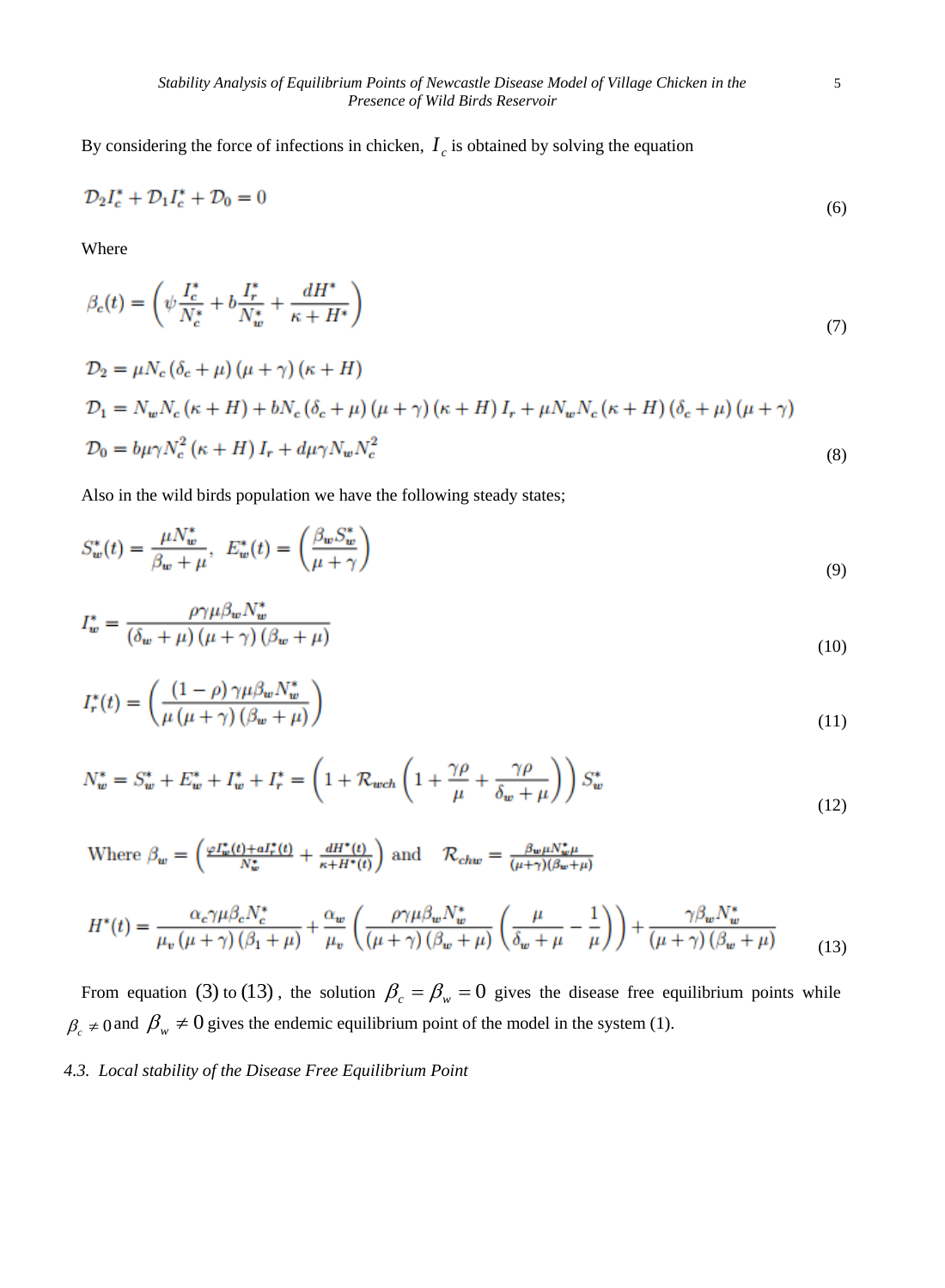The stability analysis of the disease free equilibrium point  $(Q^0)$  of the model system (1) is examined by the Hurwitz Matrix criterion [22]. The Jacobian matrix  $J(Q^0)$  is found by differentiating each equation of the model system *w.r.t* its state variables at  $Q^0$ . Thus, the Jacobian matrix of the model system at  $Q^0$  is then given by

$$
J(Q^{0}) = \begin{pmatrix}\n-\mu & 0 & -\psi & 0 & 0 & 0 & -b\frac{N_{e}}{\kappa} & -d\frac{N_{e}}{\kappa} \\
0 & -\mu - \gamma & \psi & 0 & 0 & 0 & b\frac{N_{e}}{N_{w}} & d\frac{N_{e}}{\kappa} \\
0 & \gamma & -\delta_{c} - \mu & 0 & 0 & 0 & 0 & 0 \\
0 & 0 & 0 & -\mu & 0 & -\phi & -a & -d\frac{N_{w}}{\kappa} \\
0 & 0 & 0 & 0 & -\mu - \gamma & \phi & a & d\frac{N_{w}}{\kappa} \\
0 & 0 & 0 & 0 & \rho\gamma & -\delta_{w} - \mu & 0 & 0 \\
0 & 0 & 0 & 0 & (1 - \rho)\gamma & 0 & -\mu & 0 \\
0 & 0 & \alpha_{c} & 0 & 0 & \alpha_{w} & \alpha_{w} & -\mu_{v}\n\end{pmatrix}
$$
\n(14)

From matrix (14) the first two roots of  $J(Q^0)$  are given by  $(-\mu - \lambda) = 0$  and  $(-\mu - \lambda) = 0$ . Then the reduced  $(6 \times 6)$  matrix become

$$
\xi = \begin{pmatrix}\n-\mu - \gamma & \psi & 0 & 0 & n & s \\
\gamma & -\delta_c - \mu & 0 & 0 & 0 & 0 \\
0 & 0 & -\mu - \gamma & \phi & a & t \\
0 & 0 & \rho \gamma & -\delta_w - \mu & 0 & 0 \\
0 & 0 & (1 - \rho) \gamma & 0 & -\mu & 0 \\
0 & \alpha_c & 0 & \alpha_w & \alpha_w & -\mu_v\n\end{pmatrix}
$$
\n(15)

with *w c N*  $n = b \frac{N_c}{N}$ *k*  $s = d \frac{N_c}{I}$  and *k*  $t = d \frac{N_w}{N}$ . Then characteristic polynomial for the matrix is defined as

$$
G(\lambda) = \lambda^6 + B_1 \lambda^5 + B_2 \lambda^4 + B_3 \lambda^3 + B_4 \lambda^2 + B_5 \lambda + a_6
$$
\n(16)

The corresponding Hurwitz matrix is then given by

$$
G_6 = \begin{pmatrix} B_1 & B_3 & B_5 & 0 & 0 & 0 \\ 1 & B_2 & B_4 & B_6 & 0 & 0 \\ 0 & B_1 & B_3 & B_5 & 0 & 0 \\ 0 & 1 & B_2 & B_4 & B_6 & 0 \\ 0 & 0 & B_1 & B_3 & B_5 & 0 \\ 0 & 0 & 1 & B_2 & B_4 & B_6 \end{pmatrix}
$$
(17)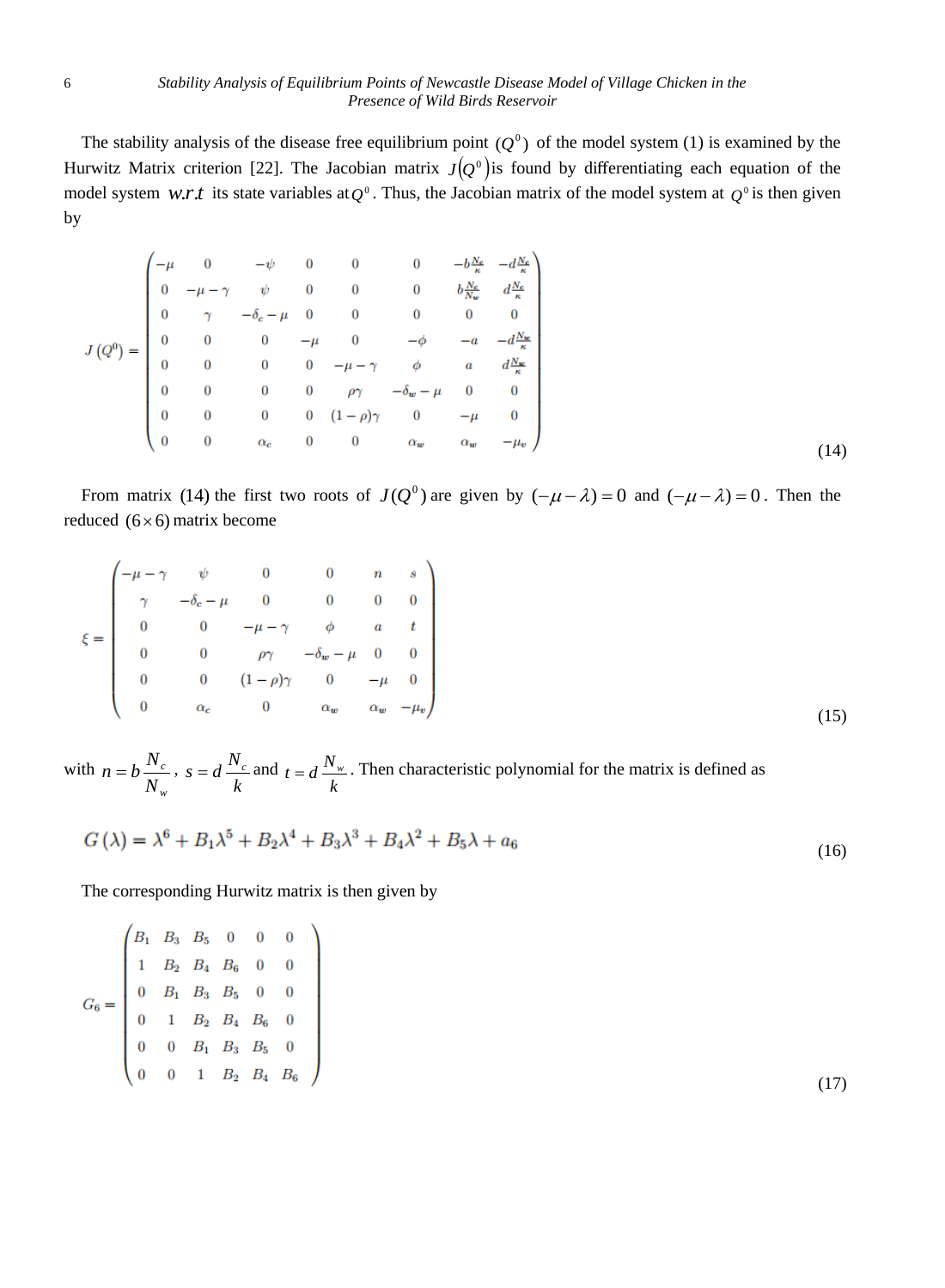where,

$$
B_{1} = \mu_{v} + 3\mu + \phi + \delta_{c} + \gamma
$$
\n
$$
B_{2} = \gamma \rho t + \mu_{v} \gamma + 3\mu_{v} \mu - \mu_{v} \phi + \mu_{v} \delta_{c} + a\mu + a\delta_{w} + 2\gamma\mu - \gamma\phi - \gamma\psi - \gamma t + \gamma\delta_{c} + 3\mu^{2} - 3\phi\mu + 2\delta_{c}\mu - \phi\delta_{c}
$$
\n
$$
B_{3} = \mu_{v} \gamma \rho t + \gamma^{2} \rho t + 2\gamma\mu\rho t + \gamma\rho t\delta_{c} + \mu_{v} a\mu + \mu_{v} a\delta_{w} + 2\mu_{v} \gamma\mu - \mu_{v} \gamma\phi - \mu_{v} \gamma\psi - \mu_{v} \gamma t + \mu_{v} \gamma\delta_{c} + 3\mu_{v} \mu^{2} - 3\mu_{v} \mu\phi + 2\mu_{v} \mu\delta_{c} - \mu_{v} \phi\delta_{c} + \gamma a\mu + a\gamma\delta_{w} + 3a\mu^{2} + 3a\mu\delta_{w} + a\mu\delta_{c} + a\delta_{w}\delta_{c} - \gamma^{2}t + \gamma\mu^{2} - 2\gamma\mu\phi - \gamma\mu\psi - 2\gamma\mu t + \gamma\mu\delta_{c} + \gamma\phi\psi - \gamma\phi\delta_{c} - \gamma s\alpha_{c} - \gamma t\delta_{c} + \mu^{3} - 3\mu^{2}\phi + \mu^{2}\delta_{c} - 2\mu\phi\delta_{c}
$$
\n
$$
B_{4} = \mu_{v} \gamma^{2}\rho t + 2\mu_{v} \gamma\mu\rho t + \mu_{v} \gamma\rho t\delta_{c} - \gamma^{3}n\rho - \gamma^{2}\mu n\rho + \gamma^{2}\mu\rho t - \gamma^{2}\psi\rho t - \gamma^{2}\rho s\alpha_{w} + \gamma^{2}\rho t\delta_{c} + \gamma\mu^{2}\rho t + \gamma\mu\rho t\delta_{c} + \mu_{v} \gamma\rho a\mu + \mu_{v} \alpha\gamma\delta_{w} + 3\mu_{v} a\mu\delta_{w} + \mu_{v} a\mu\delta_{c} + \mu_{v} a\mu\delta_{c} + \mu_{v} a\mu\delta_{c} + \mu_{v} a\mu\delta_{c}
$$

 $B_5 = 2 \mu_n a \mu \delta_m \delta_c + \gamma^2 \phi \rho s \alpha_m + \gamma \mu \phi s \alpha_c - \mu_n \gamma^2 \mu n \rho + \mu_n \gamma^2 \mu \rho t - \mu_n \gamma^2 \psi \rho t + \mu_n \gamma^2 \rho t \delta_c +$  $\mu_n \gamma \mu^2 \rho t - \mu_n \gamma a \mu \psi + 2 \mu_n \gamma a \mu \delta_m + \mu_n \gamma a \mu \delta_c - \mu_n \gamma a \psi \delta_m + \mu_n \gamma a \delta_m \delta_c + \mu_n \gamma \mu \phi \psi \mu_v \gamma \mu \phi \delta_c - \mu_v \gamma \mu t \delta_c - \gamma^2 \rho s t \alpha_c - \gamma a \mu s \alpha_c - \gamma a s \alpha_c \delta_w - 2 \gamma^2 \mu \rho s \alpha_w - \gamma \mu s \alpha_w \delta_w - a \gamma \mu \psi \delta_w +$  $a\gamma \mu \delta_m \delta_c + \mu_n \gamma \mu \rho t \delta_c + 3 \mu_n a \mu^3 - \mu_n \mu^3 \phi + \mu_n \gamma^3 n + \gamma^3 s \alpha_m + a \gamma \mu^3 + a \mu^3 \delta_m + a \mu^3 \delta_c +$  $a\mu^{4} - \gamma^{2}s\alpha_{w}\delta_{b} - \gamma\mu^{2}s\alpha_{w} + a\gamma^{3}n\rho^{2} - a\gamma^{3}n\rho - a\gamma\mu^{2}\psi + a\gamma\mu^{2}\delta_{w} + a\gamma\mu^{2}\delta_{c} + 3\mu_{v}a\mu^{2}\delta_{w} +$  $2\mu_v a\mu^2\delta_c - \mu_v \mu^2 \phi \delta_c - \gamma^3 \rho s\alpha_w - \mu_v \gamma^3 n\rho + \mu_v \gamma^2 \mu n - \mu_v \gamma^2 \mu t + \mu_v \gamma^2 \psi t - \mu_v \gamma^2 t \delta_c +$  $2 \mu_v \gamma a \mu^2 - \mu_v \gamma \mu^2 \phi - \mu_v \gamma \mu^2 t + \gamma^2 st \alpha_c + a \mu^2 \delta_w \delta_c$ 

 $B_6 = \mu_v a \mu^2 \delta_w \delta_c - \gamma^3 \rho^2 st \alpha_w + \gamma^3 \rho st \alpha_w - \gamma a \mu^2 s \alpha_c + \mu_v \gamma^3 a r \rho^2 - \mu_v \gamma^3 a r \rho - \mu_v \gamma a \mu^2 \psi +$  $\mu_v \gamma a \mu^2 \delta_w + \mu_v \gamma a \mu^2 \delta_c - \gamma a \mu s \alpha_c \delta_w - \mu_v \gamma a \mu \psi \delta_w + \mu_v \gamma a \mu \delta_w \delta_c + \gamma^2 \mu \phi \rho s \alpha_w + \mu_v a \mu^4 +$  $\mu_u a \mu^3 \delta_w + \mu_v a \mu^3 \delta_c + \mu_v \gamma a \mu^3 - \alpha_w \gamma^2 \mu^2 s - \alpha_w \gamma \mu^3 s - \alpha_w \gamma^2 \mu s \delta_w - \alpha_w \gamma \mu^2 s \delta_w + \gamma^3 a \rho^2 s \alpha_w \gamma^3 a \rho s \alpha_w$ 

The disease free equilibrium point is locally asymptotically stable iff the principal leading minors of  $G_n$  are all positive for  $n = 1, 2, \dots, 6$ .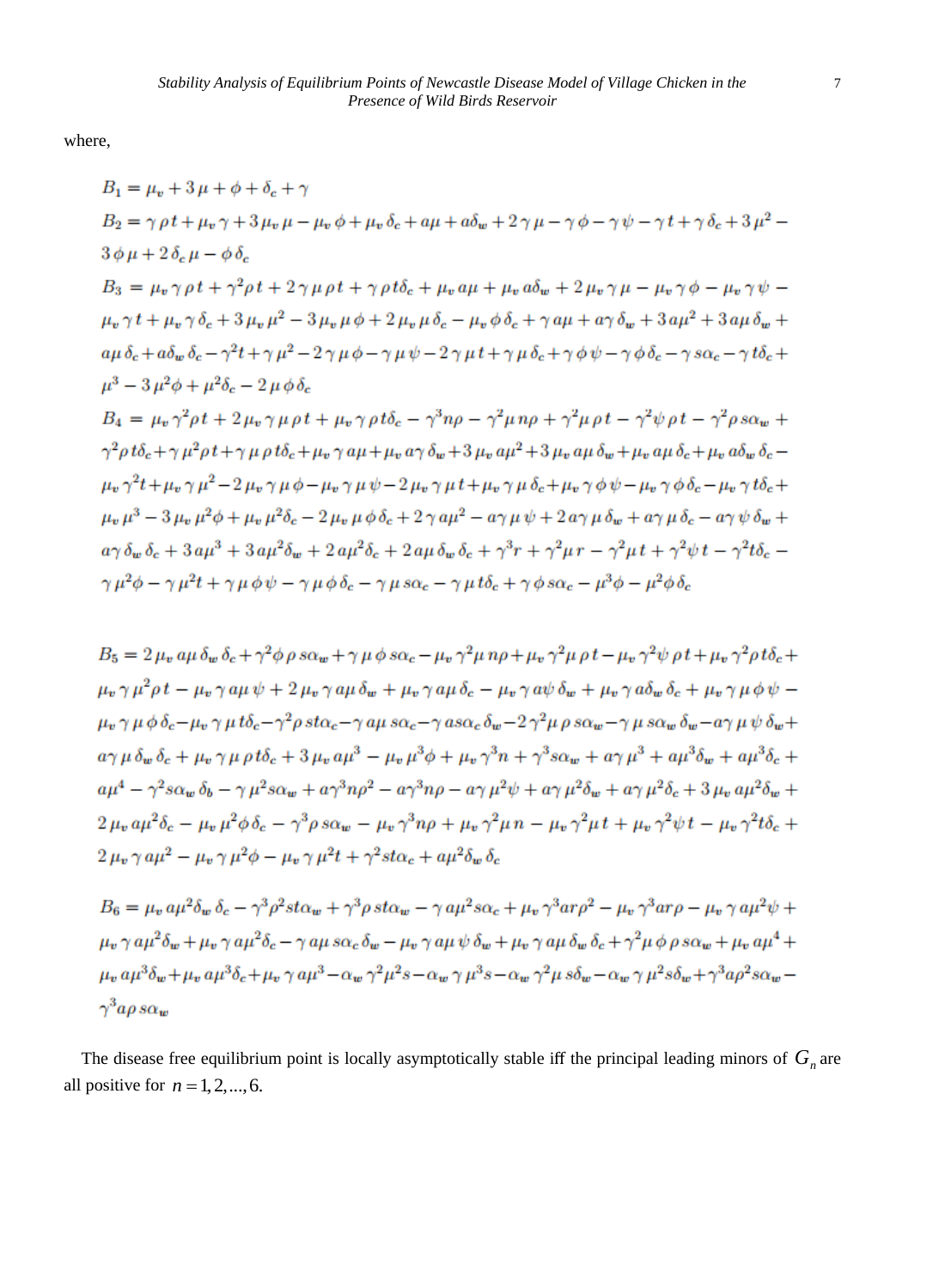Thus

$$
\Delta G_3 = \begin{vmatrix} B_1 & B_3 & B_5 \\ 1 & B_2 & B_4 \\ 0 & B_1 & B_3 \end{vmatrix} = B_1 B_2 B_3 - B_1^2 B_4 - B_3^2 + B_1 B_5,
$$
  
\n
$$
\Delta G_4 = \begin{vmatrix} B_1 & B_3 & B_5 & 0 \\ 1 & B_2 & B_4 & B_6 \\ 0 & B_1 & B_3 & B_5 \\ 0 & 1 & B_2 & B_4 \end{vmatrix} = B_1 B_2 (B_3 B_4 - B_2 B_4 + B_5) + B_3 (B_2^2 - B_3)
$$
  
\n
$$
- B_3 (B_3 B_4 - B_2 B_5 + B_1 B_4) + B_5^2
$$
  
\n
$$
\Delta G_5 = \begin{vmatrix} B_1 & B_3 & B_5 & 0 & 0 \\ 0 & B_1 & B_3 & B_5 & 0 \\ 0 & 1 & B_2 & B_4 & B_6 \\ 0 & 0 & B_1 & B_3 & B_5 \end{vmatrix} = B_1 B_2 B_3 (B_4 B_5 - B_3 B_6) - B_1 B_2 B_5 (B_2 B_5 - B_1 B_6)
$$
  
\n
$$
- B_1 B_4 (B_4 B_5 - B_3 B_6) + B_4 B_5^2 + B_1 B_6 (B_2 B_5 - B_1 B_6 - B_3 B_6) + B_5^2
$$
  
\n
$$
- B_1 B_4 (B_4 B_5 - B_3 B_6) + B_4 B_5^2 + B_1 B_6 (B_2 B_5 - B_1 B_6 - B_3 B_6) + B_5^2
$$
  
\n
$$
\Delta G_6 = \begin{vmatrix} B_1 & B_3 & B_5 & 0 & 0 \\ 0 & B_1 & B_3 & B_5 & 0 \\ 0 & 0 & B_1 & B_3 & B_5 & 0 \\ 0 & 0 & 1 & B_2 & B_4 & B_6 \\ 0 & 0 & 1 & B_2 & B_4 & B_6 \end{vmatrix}
$$
  
\n
$$
= B_1 B_2 B_3 B_4 B_5 B_6 - B_1^3 B_6^3 + B_6^2 B_3^3 - B_6 B_3^3 + 2B_6 B_1 B_4 B
$$

$$
2B_6^2B_1^2B_5B_2 - B_4B_3^2B_5B_6 + B_4B_3B_6^2B_1^2 + B_3B_2B_6B_5^2 - B_6B_1B_2^2B_5^2 - B_2B_1B_6^2B_3^2.
$$

The disease free equilibrium point  $(Q^0)$  of a model system (1) is *LAS* if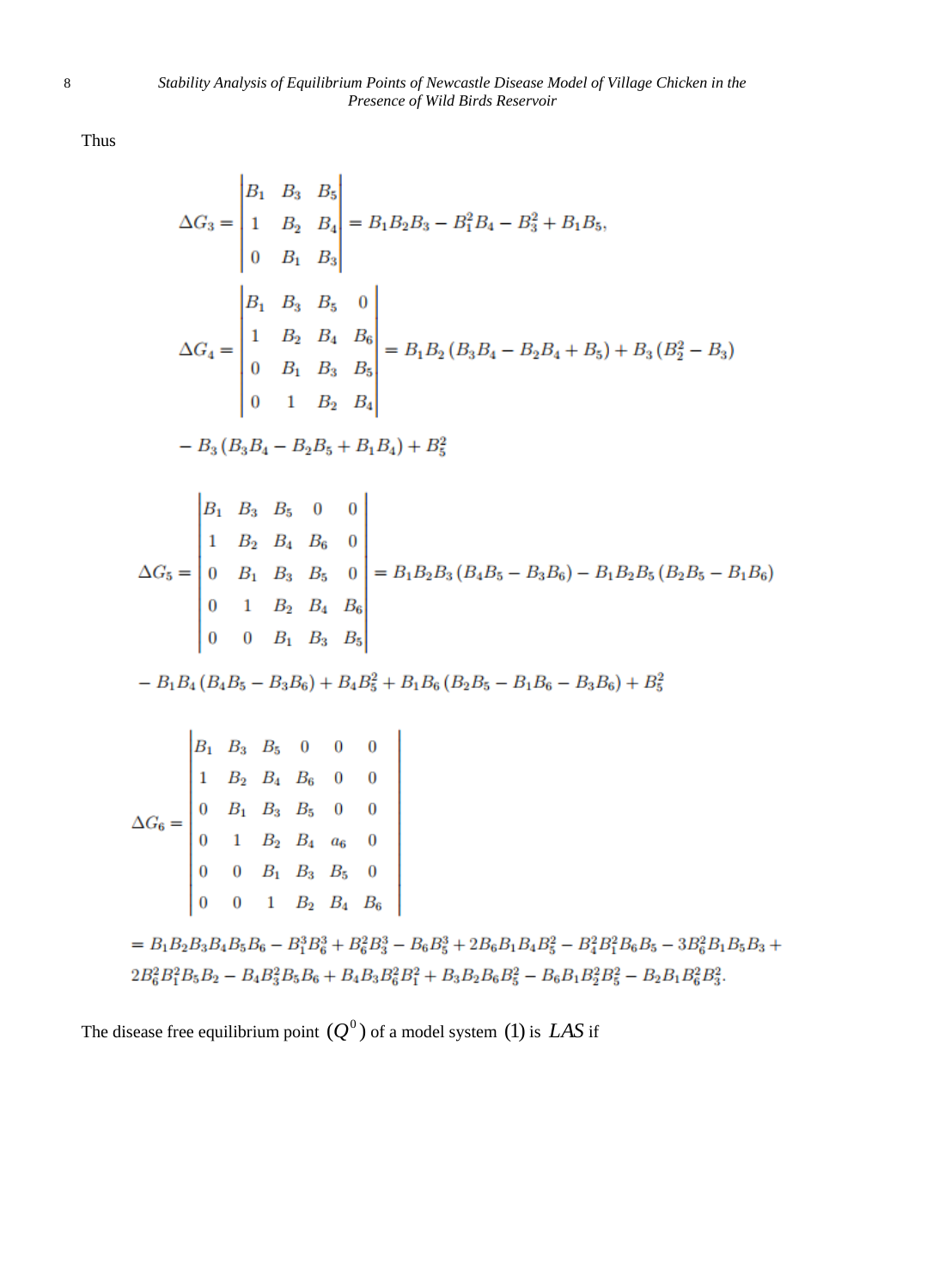$\Delta G_1$ ,  $\Delta G_2$ , ...,  $\Delta G_6 > 0$ . For  $\Delta G_1 > 0$  we have  $\mu_r + 3 \mu + \delta_c + \gamma + \phi > 0$ ,  $\Delta G_2 > 0$  if  $B_1B_2 > B_3$ ,  $\Delta G_3 > 0$  if  $B_1B_2B_3 + B_1B_5 > B_1^2B_4 + B_2^2$ . Also  $\Delta G_4$ ,  $\Delta G_5$  and  $\Delta G_6$ are grater than zero when  $B_1B_2B_3B_4 + B_1B_2B_5 + B_3B_2^2 + B_1B_2B_4 + B_5^2 > B_1B_2^2B_4 + B_3^2 +$  $B_3^2B_4 + B_1B_3B_4$ ;  $B_1B_2B_3B_4B_5 + B_1^2B_2B_5B_6 + B_1B_3B_4B_6 + B_4B_5^2 + B_1B_2B_5B_6 + B_5^2$  $B_1B_2^2B_3^2B_6 + B_1B_2^2B_5^2 + B_1B_4^2B_5 + B_1B_6^2 + B_1B_3B_6^2$ ; and  $B_1B_2B_3B_4B_5B_6 + B_6^2B_3^3 +$  $2B_6B_1B_4B_5^2 + 2B_6^2B_1^2B_5B_2 + B_4B_3B_6^2B_1^2 + B_3B_2B_6B_5^2 + B_1^3B_6^3 > B_6B_5^3 + B_4^2B_1^2B_6B_5 +$  $3B_6^2B_1B_5B_3 + B_4B_2^2B_5B_6 - B_6B_1B_3^2B_5^2 + B_2B_1B_6^2B_2^2$  respectively.

We therefore establish a theorem;

**Theorem 4.1**  $G(\lambda)$  is stable iff the leading principal minors of  $G_n$  (Forall  $n \in \mathbb{R}^+$ ) are all positive and thus the disease free equilibrium point is *LAS* .

#### *4.4. Global stability of the Disease Free Equilibrium Point*

The global stability of the disease free equilibrium point of the ND model is done by the theorem as described by [5, 15, 16]. To apply the theorem, we write the model system (1) as;

$$
\frac{dX}{dt} = F(X, I)
$$
  

$$
\frac{dI}{dt} = G(X, I), G(X, 0) = 0
$$
 (18)

Where  $X$  is the number of susceptible populations and  $I$  is the number of the infected populations whilst the disease free equilibrium point is given by  $Q^0 = \{x^*, 0\}$ . For the system (18) to be  $G.A.S$ , two conditions must be fulfilled;

I.  $\frac{dX}{dt} = F(X,0)$ *dt*  $\frac{dX}{dt} = F(X,0)$ ,  $X^*$  is globally asymptotically stable  $G.A.S$ ,<br>  $G(X,I) = BI - \hat{G}(X,I), \hat{G}(X,I) \ge 0$  for  $(X,I) \in \Omega$ II.  $G(X, I) = BI - \hat{G}(X, I), \hat{G}$ 

where  $\Omega$  is the invariant region and  $B = D_1 G(X; 0)$  is an M -matrix with non-negative off diagonal elements. If the system (18) satisfies condition I and II below then the theorem below holds:

**Theorem 4.2.** A disease free equilibrium point  $(Q^0)$  of a model described in system (1) is globally asymptotically stable  $G.A.S$  if  $R_0 < 1$ .

**Proof;**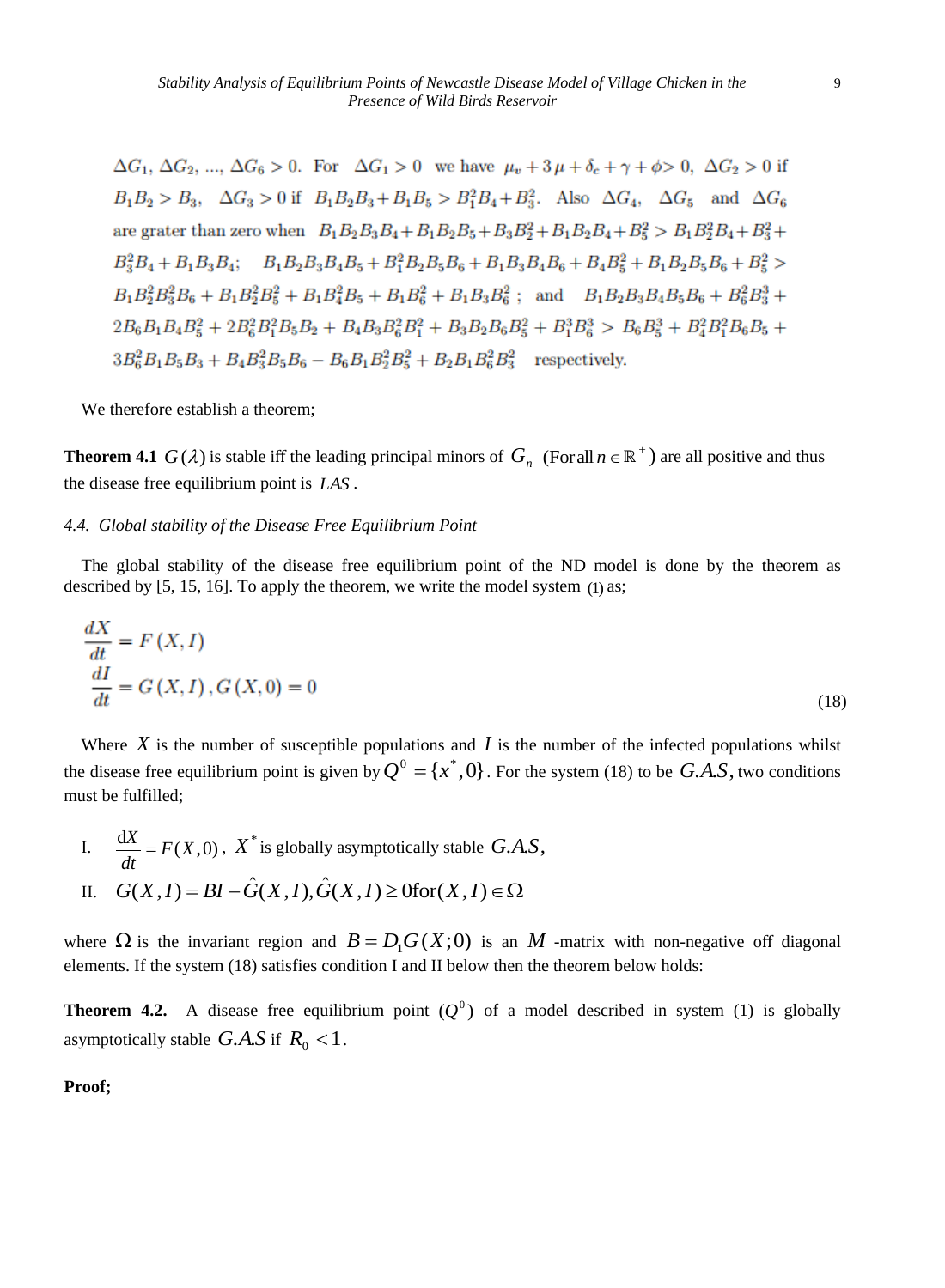We need to show that condition I and II holds when  $R_0 < 1$ . From the model system (1); the set of noninfectious classes is given by  $X = (S_c, S_w) \in \mathbb{R}^2$  and for the infectious classes is given by  $I = (E_c, I_c, E_w, I_w, I_r, H) \in \mathbb{R}^6$ . The model system (1) is then transferred into the form of the system (18) as follows

$$
\frac{dX}{dt} = F(X,0) = \begin{pmatrix} \mu N_c - \mu S_c \\ \mu N_w - \mu S_w \\ 0 \end{pmatrix}
$$
\n(19)

with  $Q^0 = \{N_c, 0, 0, N_w, 0, 0, 0\}$ . The system (19) is linear with the solutions  $S_c(t) = N_c + (S_c(0) - N_c)e^{-\mu t}$  and  $S_w(t) = N_w + (S_w(0) - N_w)e^{-\mu t}$ . It is obvious that

 $S_c(t) \to N_c$ ,  $S_w(t) \to N_w$  as  $t \to \infty$  depending on initial conditions. Thus,  $Q^0$  is globally asymptotically stable and therefore condition I holds. Considering the condition number II we have;

$$
G(X, I) = \begin{pmatrix} \left(\psi \frac{I_c(t)}{N_c} + b \frac{I_r(t)}{N_w} + \frac{dH(t)}{\kappa + H(t)}\right) S_c(t) - (\mu + \gamma) E_c(t) \\ \gamma E_c(t) - (\delta_c + \mu) I_c(t) \\ \left(\frac{\phi I_w(t) + aI_r(t)}{N_w} + \frac{dH(t)}{\kappa + H(t)}\right) S_w(t) - (\gamma + \mu) E_w(t) \\ \rho \gamma E_w(t) - (\delta_w + \mu) I_w(t) \\ (1 - \rho) \gamma E_w(t) - \mu I_r(t) \\ \alpha_c I_c(t) + \alpha_w (I_w(t) + I_r(t)) - \mu_v H(t) \end{pmatrix}
$$
(20)

We need to show that,  $G(X, I) = BI - \hat{G}(X, I), \hat{G}(X, 0) \ge 0$  for  $(X, I) \in \Omega$ . The Jacobian matrix of equation (20) at  $Q^0$  produces an M-matrix B as follows;

$$
B = \begin{pmatrix} -\mu - \gamma & \psi & 0 & 0 & b\frac{N_c}{N_w} & d\frac{S_c}{\kappa} \\ \gamma & -\delta_c - \mu & 0 & 0 & 0 & 0 \\ 0 & 0 & -\mu - \gamma & \phi & a & d\frac{S_w}{\kappa} \\ 0 & 0 & \rho\gamma & -\delta_w - \mu & 0 & 0 \\ 0 & 0 & (1 - \rho)\gamma & 0 & -\mu & 0 \\ 0 & \alpha_c & 0 & \alpha_w & \alpha_w & -\mu_v \end{pmatrix}
$$
(21)

and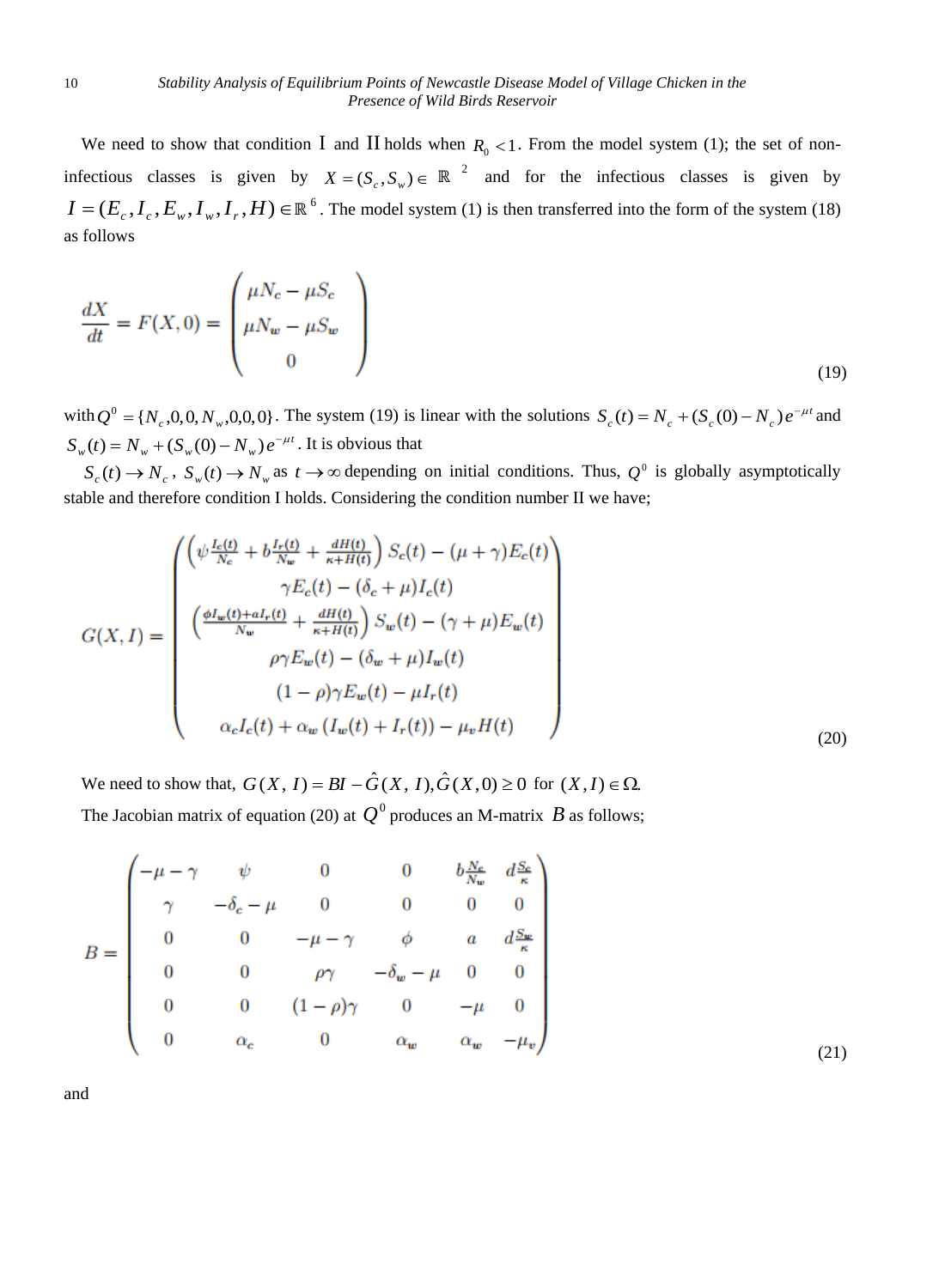$$
\begin{pmatrix}\n\hat{G}_1(X,I) \\
\hat{G}_2(X,I) \\
\hat{G}_3(X,I) \\
\hat{G}_4(X,I) \\
\hat{G}_5(X,I) \\
\hat{G}_6(X,I)\n\end{pmatrix} = \begin{pmatrix}\n\left(\psi I_c + \frac{bI_r N_c}{N_w}\right) \left(1 - \frac{S_c}{N_c}\right) + \frac{dHS_c}{\kappa} \left(1 - \frac{\kappa}{\kappa + H}\right) \\
0 \\
\left(\phi I_w + aI_r\right) \left(1 - \frac{S_w}{N_w}\right) + \frac{dHS_w}{\kappa} \left(1 - \frac{\kappa}{\kappa + H}\right) \\
0 \\
0 \\
0\n\end{pmatrix}
$$
\n(22)

From the matrix  $(21)$ , a matrix  $B$  comprises with all negative diagonal entries and all non-negative offdiagonal entries. Since  $N_c(t) = S_c(t) + E_c(t) + I_c(t)$  and  $N_w(t) = S_w(t) + E_w(t) + I_w(t) + I_r(t)$ , it is almost surely that  $S_c(0) \leq N_c$  and  $S_w(0) \leq N_w$  for  $\{S_c(t), S_w(t)\}\in \Omega$  and hence, in the matrix (22) we find that  $\hat{G}_1(X,I) \ge 0$  and  $\hat{G}_3(X,I) \ge 0$ .

Also  $\hat{G}_2(X,I) = \hat{G}_4(X,I) = \hat{G}_5(X,I) = \hat{G}_6(X,I) = 0$ . Hence,  $\hat{G}_i(X,0) \ge 0$  for, where  $i = 1,2,...,6$ . Therefore condition II holds which shows that the disease free equilibrium point  $Q^0$  is globally asymptotically stable for  $R_0 < 1$  and hence the theorem (4.2) holds.

#### *4.5. Stability analysis of Endemic Equilibrium Point, (EEP)*

In this section, we apply the Lyapunov method and the LaSalle's Invariant principle to prove the global stability of the endemic equilibrium point (EEP) of the model system (1). Now, consider a continuous and differentiable Lyapunov function defined as;

$$
L(t) = \sum_{i=1}^{8} \phi_i(t) (y_i - y_i^* \ln y_i), \phi_i(t) > 0
$$
\n(23)

Where  $\phi_i(t)$  is a positive constant factor,  $y_i$  is the  $i^{th}$  variable at compartment i and  $y_i^*$  $y_i^*$  is the equilibrium point of the model at compartment *i* where  $i = (1, 2, \ldots, 8)$ . Differentiating  $L(t)$  *w.r.t* and substituting the constants of the model system (1) at the endemic equilibrium point into the function (23) we get;

$$
\frac{dL(t)}{dt} = -\phi_1(t)\left(1 - \frac{y_1^*}{y_1}\right)^2 + \phi_2(t)\lambda_1 y_1 \left(1 - \frac{y_2^*}{y_2}\right) \left(1 - \frac{y_1^*}{y_1 y_2^*}\right) +
$$
\n
$$
\phi_3(t)\gamma y_2 \left(1 - \frac{y_3^*}{y_3}\right) \left(1 - \frac{y_2^*}{y_2 y_3^*}\right) - \phi_4(t)\lambda_3 y_4 \left(1 - \frac{y_4^*}{y_4}\right)^2 +
$$
\n
$$
\phi_5(t)\lambda_4 y_5 \left(1 - \frac{y_5^*}{y_5}\right) \left(1 - \frac{y_5}{y_5 y_5^*}\right) + \phi_6(t)\rho \gamma y_5 \left(1 - \frac{y_6^*}{y_6}\right) \left(1 - \frac{y_5}{y_5 y_6^*}\right) +
$$
\n
$$
\phi_7(t)\left(1 - \rho\right) \gamma_b y_5^* \left(1 - \frac{y_7^*}{y_7}\right) \left(1 - \frac{y_5^*}{y_7^*}\right) - \phi_8(t)\left(1 - \frac{y_8^*}{y_8}\right) \left(1 - \frac{\alpha_c y_3 + \alpha_w (y_6 + y_7)}{\alpha_c y_3^* + \alpha_w (y_6^* + y_7^*) y_8}\right) \tag{24}
$$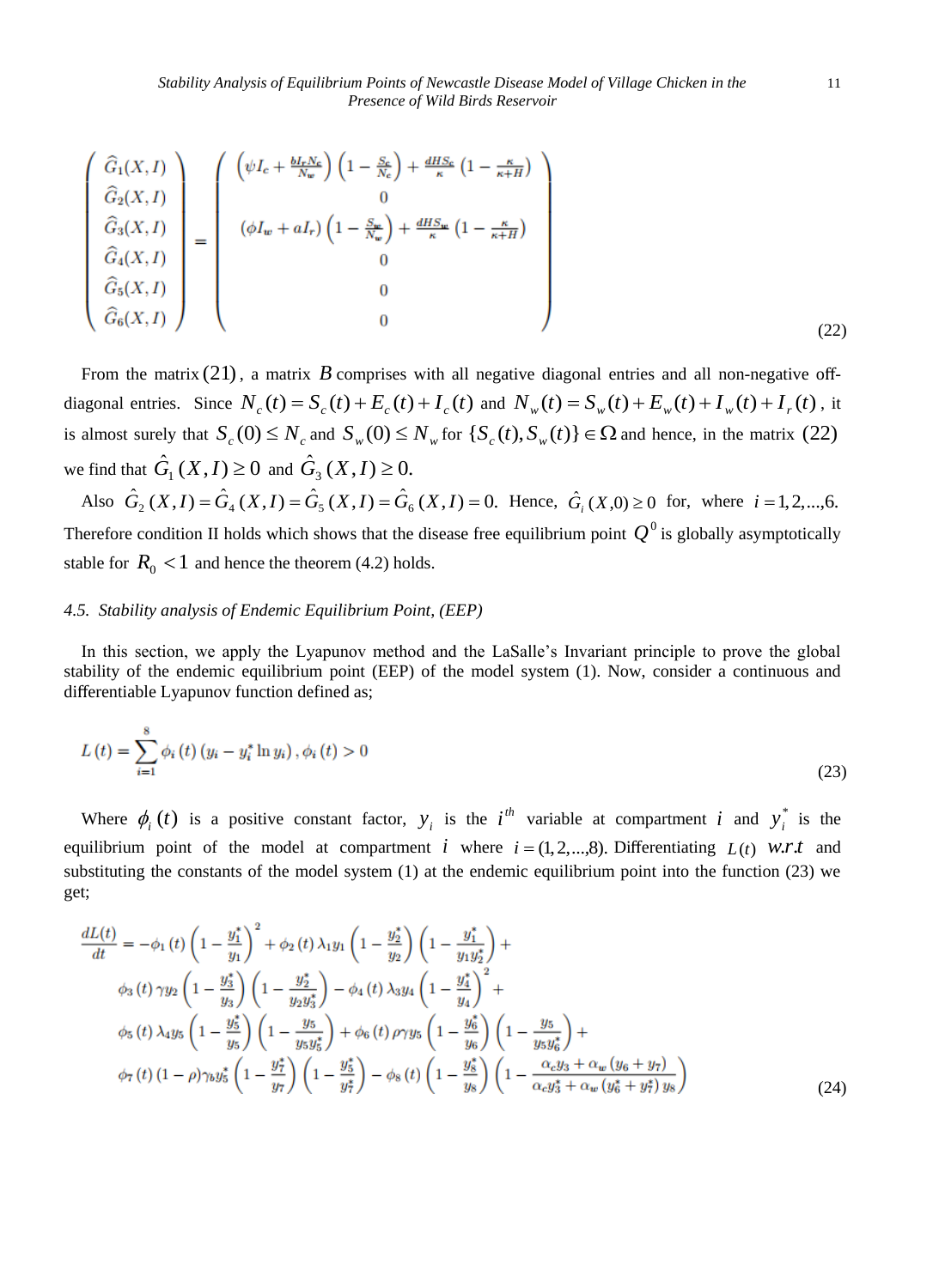Thus from equation (24) we have,

$$
\frac{dL(t)}{dt} = r + s \tag{25}
$$

where,

$$
r = \phi_2(t)\lambda_1 y_1 \left(1 - \frac{y_2^*}{y_2}\right) \left(1 - \frac{y_1^*}{y_1 y_2^*}\right) + \phi_3(t)\gamma y_2 \left(1 - \frac{y_3^*}{y_3}\right) \left(1 - \frac{y_2^*}{y_2 y_3^*}\right) + \phi_5(t)\lambda_4 y_5 \left(1 - \frac{y_5^*}{y_5}\right) \left(1 - \frac{y_5}{y_5 y_5^*}\right) + \phi_6(t)\rho \gamma y_5 \left(1 - \frac{y_6^*}{y_6}\right) \left(1 - \frac{y_5}{y_5 y_6^*}\right) + \phi_7(t)\left(1 - \rho\right) \gamma_w y_5^* \left(1 - \frac{y_7^*}{y_7}\right) \left(1 - \frac{y_5^*}{y_7^*}\right) - \phi_8(t)\left(1 - \frac{y_8^*}{y_8}\right) \left(1 - \frac{\alpha_c y_3 + \alpha_w (y_6 + y_7)}{\alpha_c y_3^* + \alpha_w (y_6^* + y_7^*) y_8}\right)
$$

and

$$
s = -\phi_1(t) \left( 1 - \frac{y_1^*}{y_1} \right)^2 - \phi_4(t) \, \lambda_3 y_4 \left( 1 - \frac{y_4^*}{y_4} \right)^2
$$

Using the theorem (4.2) and the equation (24), the global stability holds only if  $\frac{dL(t)}{dt} \le 0$ .  $\frac{dL(t)}{dt} \leq 0$ . Now if  $r < s$ then *dt*  $\frac{dL(t)}{dt}$  will be negative definite which implies that  $\frac{dL(t)}{dt} < 0$ .  $\frac{dL(t)}{dt} < 0$ . But  $\frac{dL(t)}{dt} = 0$  $\frac{dL(t)}{dt} = 0$  only if  $y_i = y_i^*$  $y_i = y_i^*$  for  $i = 1, 2, ..., 8$ . Hence the largest invariant set  $\{y_1, y_2, ..., y_8 \in \Omega : \frac{dL(t)}{dt} = 0\}$  $\left\{ y_1, y_2, ..., y_8 \in \Omega : \frac{dL(t)}{dt} = 0 \right\}$  $y_1, y_2, ..., y_8 \in \Omega: \frac{dL(t)}{dt}$ is a singleton  $y^*$ . By the LaSalle's invariant principle [12], it is then implies that  $y^*$  is globally asymptotically stable in the invariant region if  $r < s$  and thus  $R_0 > 1$ . We then establish the following Theorem;

**Theorem 4.3** The Endemic Equilibrium Point *Q* \* of a Newcastle disease transmission model (1) is globally asymptotically stable if  $R_0 > 1$ .

#### **5. Results and Discussion**

In this section, numerical simulations of the mathematical model (1) are conducted to study the dynamics of ND in village chicken population in the absence of any intervention. For the simulation we use the value of  $R_0$ and other model parameter values as given in Table 2. The total population of village chicken and wild birds is assumed to be two thousand and five thousand respectively. Using the estimated parameter values given in Table 2, we obtain the basic reproduction number,  $R_0 = 0.5692732754 < 1$  which by the theorem (4.2) the disease free equilibrium point  $Q^0$  is locally asymptotically stable. However, with the values given in the Table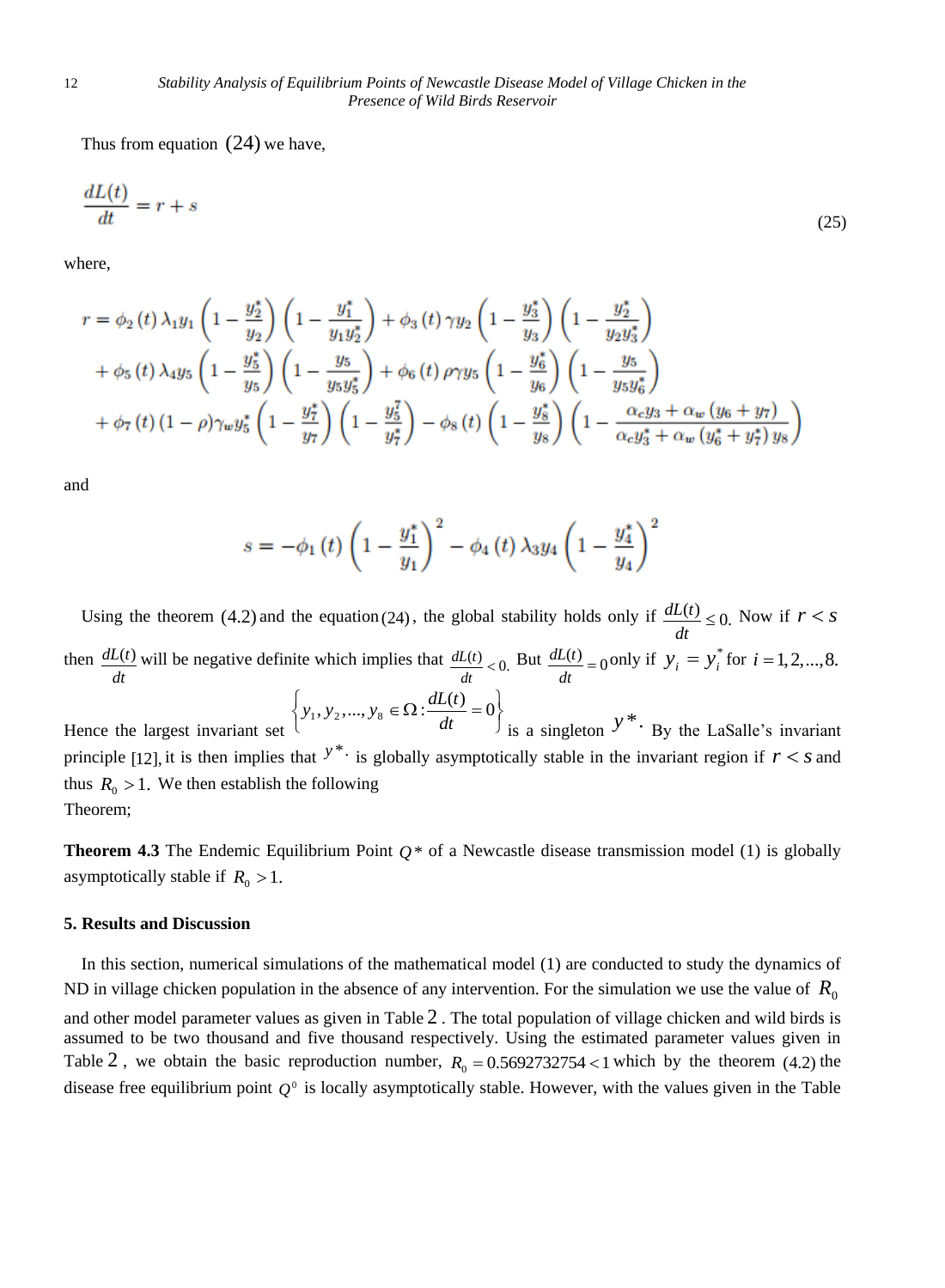2 and the estimated parameter value of  $\phi = 0.003$ ,  $\alpha_w = 0.0002$ ,  $\psi = 0.00083$ , and  $a = 0.0003$  we obtain  $R_0 = 6.867182099 > 1$  at the endemic equilibrium point and by the theorem (4.3), it follows that endemic equilibrium point  $Q^* = \{S_c^*, E_c^*, I_c^*, S_w^*, E_w^*, I_w^*, I_r^*, H\}$  exists and is globally asymptotically stable.

| Parameter                        | Parameter value                               | Source     |
|----------------------------------|-----------------------------------------------|------------|
| γ                                | $0.067 - 0.5$ $day^{-1}$                      | [1, 8, 20] |
| φ                                | $0.003 \, day^{-1}$                           | Estimated  |
| b                                | 0.21 $day^{-1}$                               | [1, 8]     |
| $\alpha_c$                       | $0.001667$ day <sup>-1</sup>                  | Estimated  |
| $\alpha_{w}$                     | 0.00002 $day^{-1}$                            | Estimated  |
| $\psi$                           | 0.00083 $day^{-1}$                            | Estimated  |
| $\mu$                            | 2.74 –5.48 $\times 10^{-4}$ day <sup>-1</sup> | $[14]$     |
| $\boldsymbol{a}$                 | 0.003 $day^{-1}$                              | Estimated  |
| $\delta_c$                       | 0.01989 $day^{-1}$                            | [9]        |
| $\rho$                           | 0.9                                           | Estimated  |
| $\overline{d}$                   | $0.001 \, day^{-1}$                           | [6]        |
| $\delta_{\scriptscriptstyle{w}}$ | $0.025 \, day^{-1}$                           | $[7]$      |
| $\mu_{v}$                        | 0.00219 $day^{-1}$                            | $[7]$      |
| $\boldsymbol{k}$                 | 10000 virus / $m^{-3}$                        | [6]        |

Table 2. Parameter Values of the Model System 1

*5.1. Variations of Population Variables on the Dynamics of ND Over Time*

Different initial values and the given parameter values in Table 2 are used to illustrate numerical stability of the disease free equilibrium point  $Q^0$  and the endemic equilibrium point  $Q^*$  of the NDV transmission model system given in (1). With different initial values for  $S_c(t)$ ,  $S_w(t)$ ,  $I_r(t)$  and  $H(t)$ , the curves for the severely infected village chicken  $I_c(t)$  converges to zero along the time axis whilst susceptible population curves of the village chicken  $S_c(t)$  converges to a unique point as shown in Fig .1 (a) and Fig.1 (b). This reveals that the disease free equilibrium point  $Q^0$  exists and is Stable for  $R_0 < 1$ .

Fig.2(a), Fig.2(b) and Fig.2(c) illustrates the numerical simulations for the endemic equilibrium point of the model (1). Starting with different initial values and using the parameter values given in Table 1 and  $\phi = 0.003$ ,  $\alpha_b = 0.0002$ ,  $\psi = 0.00083$  and  $a = 0.0003$  for  $R_0 > 1$ , the state variables  $I_c(t)$ ,  $I_w(t)$ , and  $H(t)$ , populations curves converges to the unique points above zero. The results of these figures prove that for  $R_0 > 1$  the endemic equilibrium point  $Q^0$ , of the model system (1) exists and is stable.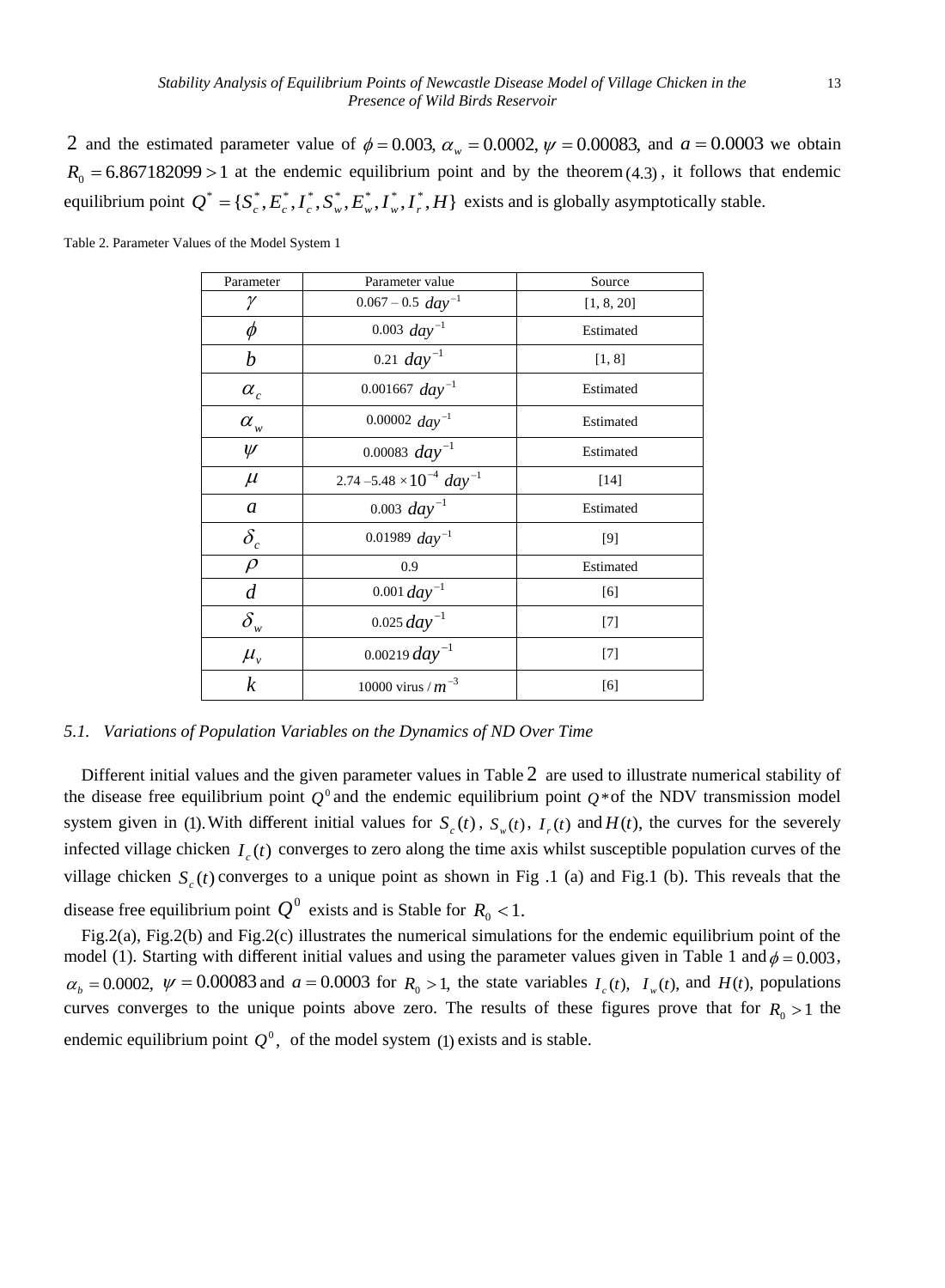

Fig.1. Stability of the Disease Free Equilibrium Point, (DFEP) using the Parameter Values Given for  $R_0 < 1$ .

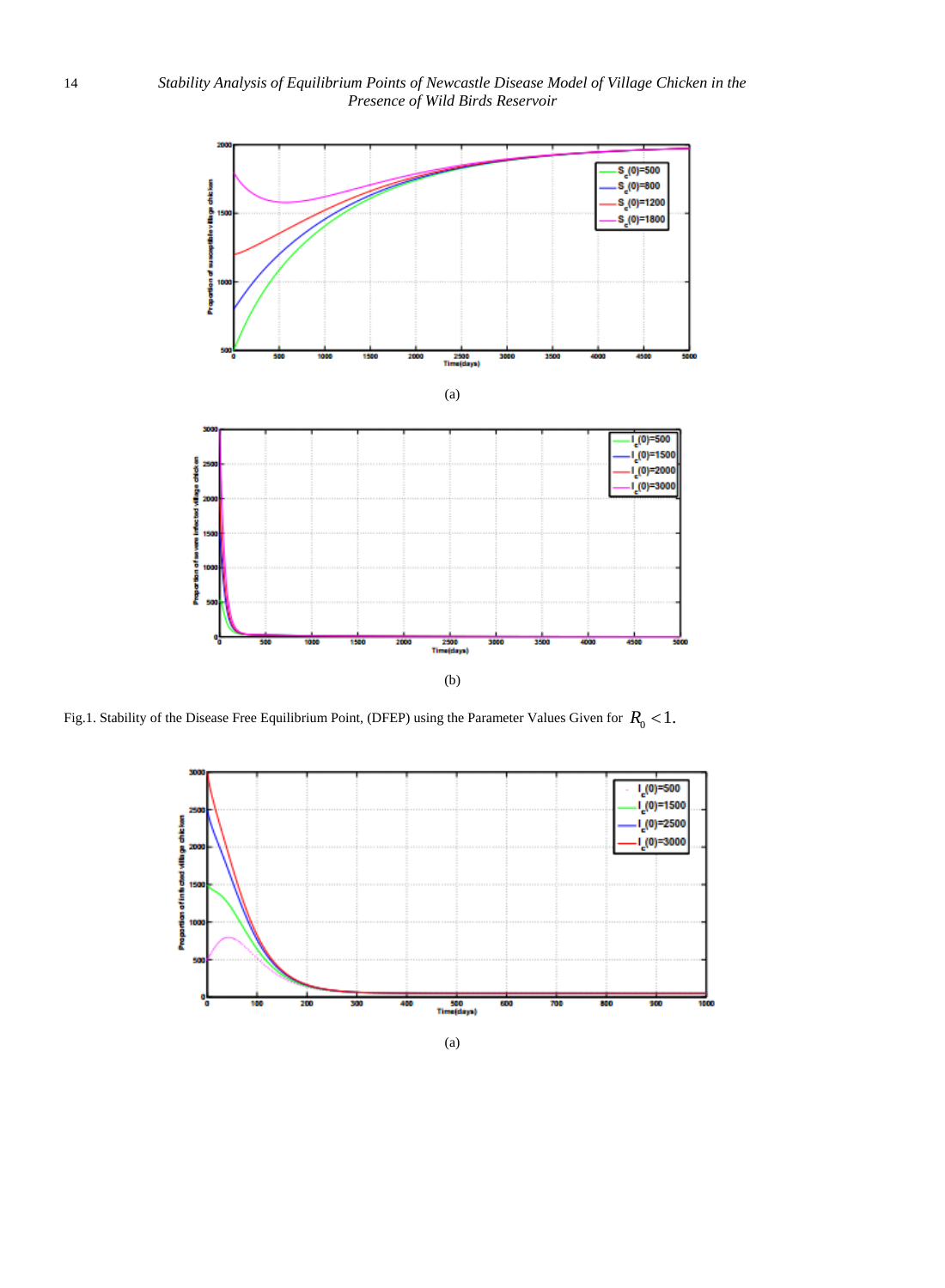

**Fig.2.** Stability of endemic equilibrium point,  $(Q^*)$  of the model system (1) using parameter values given in table for  $R_0 > 1$ .

#### **6. Conclusion**

In this paper, we presented the stability analysis of the equilibrium points of the basic transmission model of ND for the free-range managed chicken without any control as developed by [6]. The model has two equilibria points, the disease free equilibrium point and the endemic equilibrium. The local stability of disease free equilibrium point is done analytically by using the Hurwitz Matrix method and we establish a theorem that under some given conditions the disease free equilibrium point is locally asymptotically stable. Using numerical simulations we confirmed that the disease free equilibrium point is locally asymptotically stable for  $R_0$  < 1. and the infected compartments converges to zero, while the susceptible compartment converges to a unique point above zero. Furthermore, we presented the analysis for the stability of the endemic equilibrium point of the model using the Lyapunov function and the Laselle's theorem. The analysis shows that the endemic equilibrium point is globally asymptotically stable when  $R_0 > 1$ . The existence of endemic equilibrium point was further confirmed numerically that regardless of the values of the initial condition of the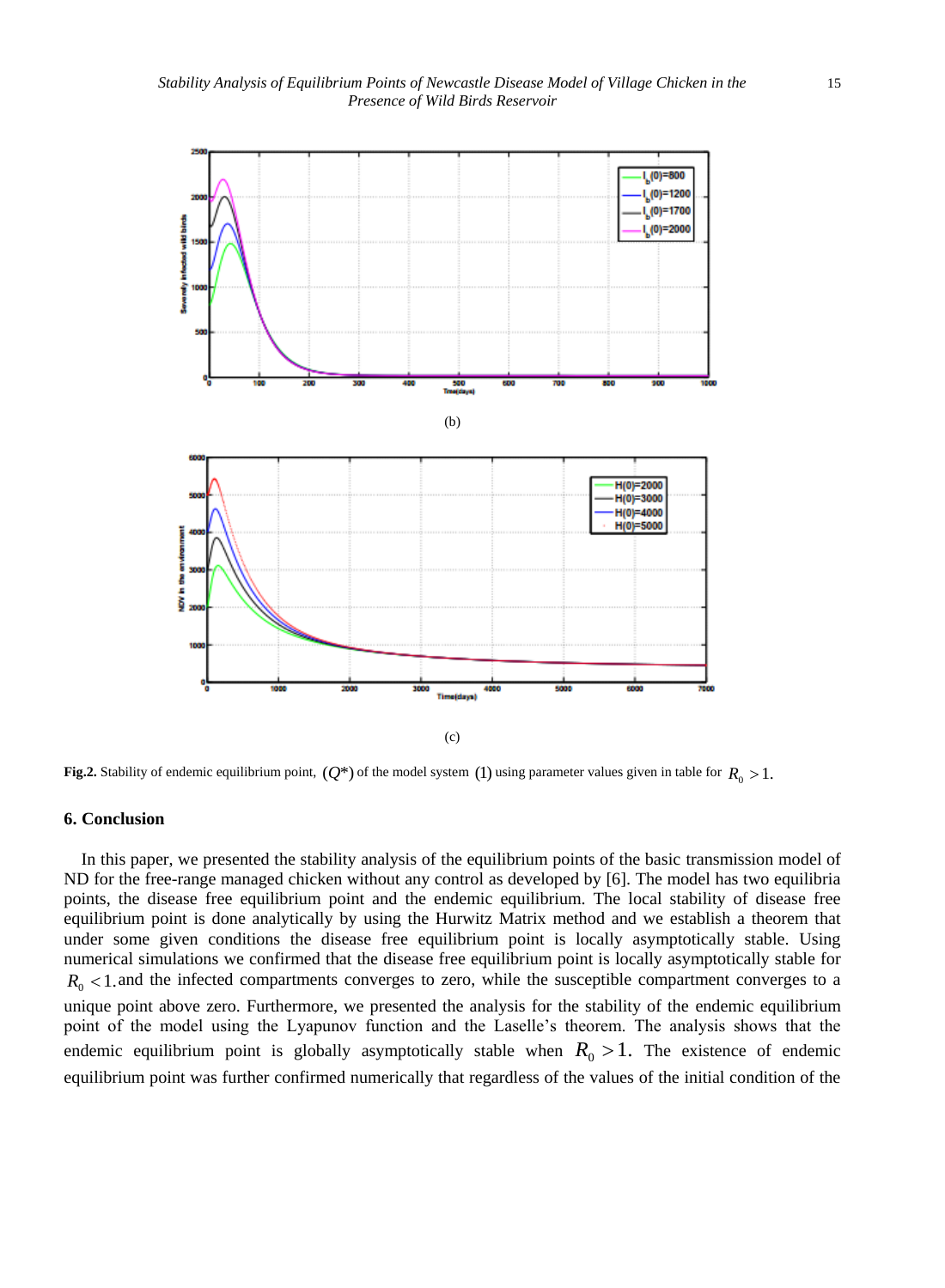state variables, the infected compartments converges to a unique point above zero which shows the persistent of disease in the population. Thus, the analysis presented in this paper shows that the transmission model for the ND among the village chicken population with the vital component of contaminated environment and wild birds is epidemiologically meaningful.

This work provides an insight for looking different control strategies that considers the main agents in the dynamics of the ND. The controls will be helpful for the village chicken keepers in reducing the seasonal and periodic occurrence of the disease among village chicken population.

# **Acknowledgment**

The authors would like to thank the Dar es salaam University College of Education (DUCE) for material support.

# **Conflict of Interests**

No conflict of interests declared by author.

#### **References**

- [1] Alexander D. J., Bell J.G., and Alders R.G., A Technology Review: Newcastle Disease, with Special Emphasis on its Effect on Village Chick-ens. Food & Agriculture Org., 2004, no. 161.
- [2] Anggriani N., Supriatna A., and Soewono E., "The existence and stability analysis of the equilibria in dengue disease infection model," in Journal of Physics: Conference Series, vol. 622, no. 1. IOP Publishing, 2015, p. 012039.
- [3] Anishchenko V.S., Vadivasova T.E., and Strelkova G.I., "Stability of dynamical systems: Linear approach," in Deterministic Nonlinear Systems. Springer, 2014, pp.23–35.
- [4] Brin M. and Stuck G., Introduction to Dynamical Systems. Cambridge university press, 2002.

[5] Castillo-Chavez C., Feng Z., and Huang W., "On the computation of  $R_0$  and its role on global stability in mathematical approaches for emerging and re-emerging infectious diseases," Mathematical Approaches for Emerging and Reemerging Infectious Diseases: an introduction, vol. 1, p. 229, 2002.

- [6] Chuma F., Mwanga G.G., and Kajunguri D., "Modeling the role of wild birds and environment in the dynamics of newcastle disease in village chicken," Asian Journal of Mathematics and Application, vol. 2018, no. 446, p. 23, 2018.
- [7] Daut E.F., Lahodny G. Jr, Peterson M.J., and Ivanek R., "Interacting effects of Newcastle disease transmission and illegal trade on a wild population of white-winged parakeets in Peru: A modeling approach," PloS One, vol. 11, no. 1, 2016.
- [8] Dortmans J.C., Koch G., Rottier P. J., and Peeters B.P., "Virulence of newcastle disease virus: what is known far?" Veterinary Research, vol. 42, no. 1, p. 1, 2011.
- [9] Hugo A., Makinde O.D., Kumar S., and Chibwana F.F., "Optimal control and cost effectiveness analysis for newcastle disease eco-epidemiological model in Tanzania," Journal of Biological Dynamics, vol. 11, no. 1, pp. 190–209, 2017.
- [10] Hunter J.K., "Introduction to dynamical systems," UCDavis Mathematics MAT A, vol. 207, p. 2011, 2011.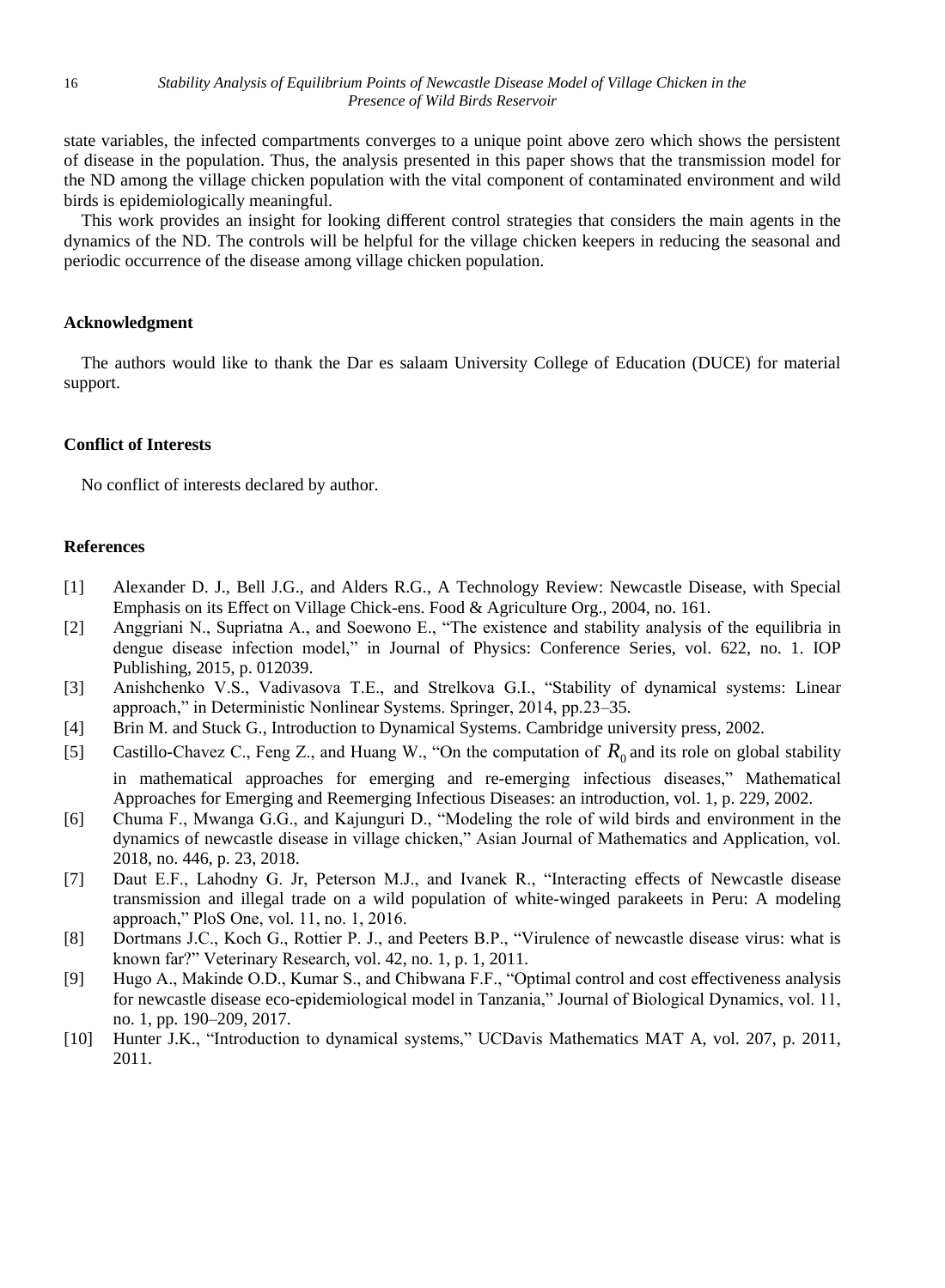- [11] Kahuru J., Luboobi L., and Nkansah-Gyekye Y., "Stability analysis of the dynamics of tungiasis transmission in endemic areas," Asian Journal of Mathematics and Applications, vol. 2017, 2017.
- [12] La Salle J.P., The Stability of Dynamical Systems. SIAM, 1976.
- [13] Lawal J., Jajere S., Mustapha M., Bello A., Wakil Y., Geidam Y., Ibrahim U., and Gulani I., "Prevalence of Newcastle disease in Gombe, northeastern Nigeria: A ten-year retrospective study (2004- 2013)," British Microbiology Research Journal, vol. 6, no. 6, p. 367, 2015.
- [14] Lucchetti J., Roy M., and Martcheva M., "An avian influenza model and its fit to human avian influenza cases," Advances in Disease Epidemiology, Nova Science Publishers, New York, pp.1–30, 2009.
- [15] Mafuta P., Mushanyu J., S. Mushayabasa, and Bhunu C.P., "Trans-mission dynamics of trichomoniasis in bisexuals without the E," World Journal of Modelling and Simulation, vol. 9, no. 4, pp. 302–320, 2013.
- [16] Mwanga G. G., "Mathematical modeling and optimal control of malaria," A PhD Thesis, Acta Lappeenranta University, 2014.
- [17] Mpeshe S.C., Luboobi L.S., and Nkansah-Gyekye Y., "Stability analysis of the rift valley fever dynamical model," Journal of Mathematical and Computational Science, vol. 4, no. 4, p. 740, 2014.
- [18] Nyerere N., Luboobi L., and Nkansah-Gyekye Y., "Bifurcation and stability analysis of the dynamics of tuberculosis model incorporating, vaccination, screening and treatment," Communications in Mathematical biology and Neuroscience, vol. 2014, pp. Article–ID, 2014.
- [19] Olaniyi S., Lawal M.A., and Obabiyi O.S., "Stability and sensitivity analysis of a deterministic epidemiological model with pseudo-recovery," IAENG International Journal of Applied Mathematics, vol. 46, no. 2, pp. 160–167, 2016.
- [20] Perry B., Kalpravidh W., Coleman P., Horst H., McDermott J., Randolph T., and Gleeson L., "The economic impact of foot and mouth disease and its control in South- East Asia: a preliminary assessment with special reference to Thailand." Technical scientific Review, office of Epizootic diseases, vol. 18, no. 2, pp. 478–497, 1999.
- [21] Selemani M.A., Luboobi L.S., and Nkansah Gyekye Y., "On stability of the in-human host and in mosquito dynamics of malaria parasite," Asian Journal of Mathematics and Applications, vol. 2016, no. 353, p. 23, 2016.
- [22] Sharma S and Samanta G., "Stability analysis and optimal control of an epidemic model with vaccination," International Journal of Biomathematics, vol.8, no.03, p. 1550030, 2015.
- [23] Sharif A., Ahmad T., Umer M., Rehman A., Hussain Z.., "Prevention and control of newcastle disease," International Journal of Agriculture Innovations and Research, vol. 3, no. 2, pp. 454–460, 2014.
- [24] Tumwiine J., Mugisha J., and Luboobi L., "A host-vector model for malaria with infective immigrants," Journal of Mathematical Analysis and Applications, vol. 361, no. 1, pp. 139–149, 2010.
- [25] Wiggins S., Introduction to Applied Nonlinear Dynamical Systems and Chaos. Springer Science & Business Media, 2003, vol. 2.

# **Authors' Profiles**



**Furaha Michael Chuma** is the Assistant Lecturer of Mathematics at Dar es University College of Education, Tanzania. He received his Masters degree in Mathematical Modeling from the University of Dar es salaam and currently pursuing his Ph.D in Applied Mathematics and Computations at Nelson Mandela African Institution of Science and Technology, Arusha-Tanzania. His areas of interest include Ecological Modelling and Mathematical Epidemiology.